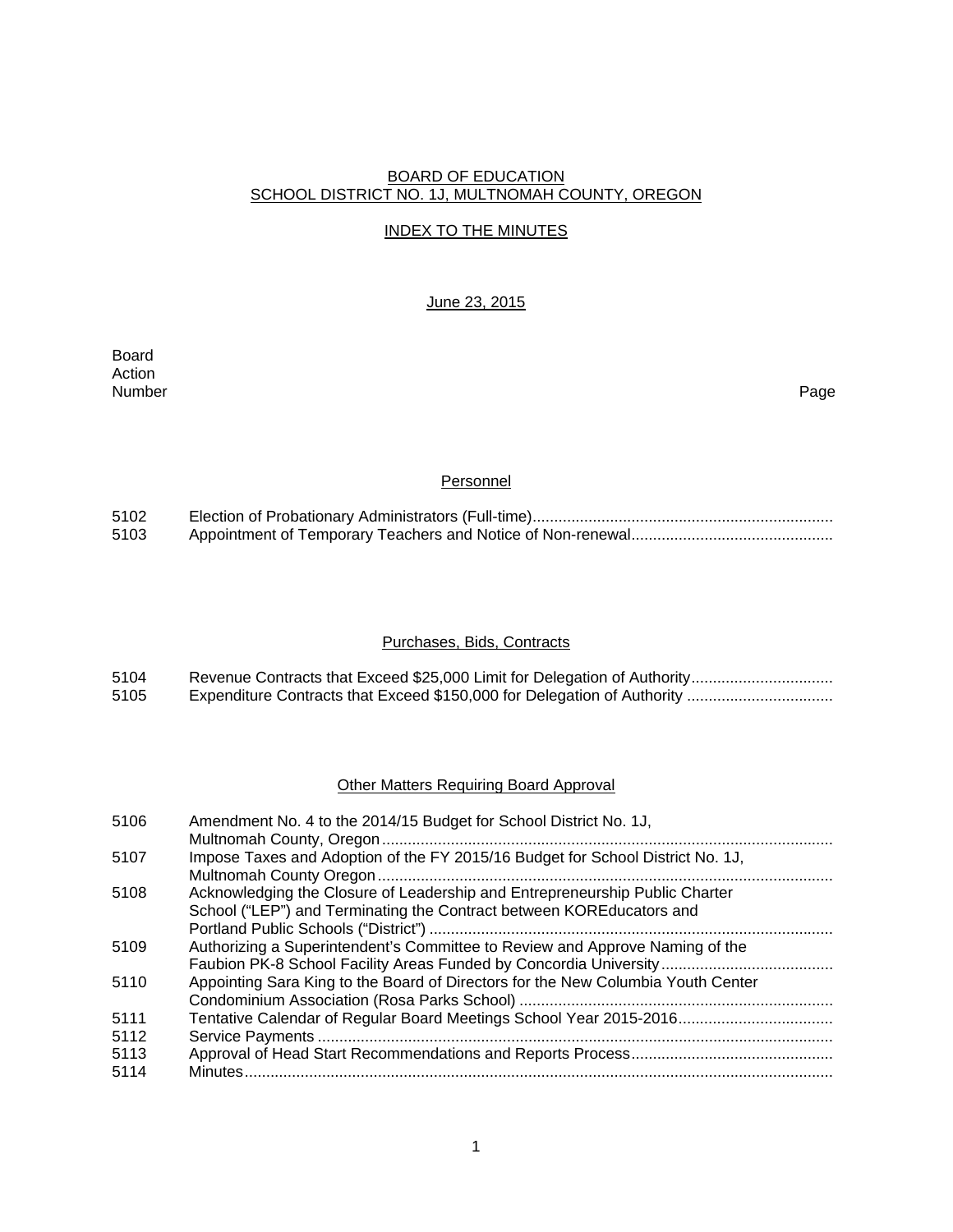## **Personnel**

The Superintendent RECOMMENDED adoption of the following items:

## Numbers 5102 and 5103

Director Belisle moved and Director Koehler seconded the motion to adopt the above numbered items. The motion was put to a voice vote and passed by a vote of 4-0-1 (yes-4, no-0; abstain-1 [Morton], with Directors Knowles and Regan, and Student Representative Jayaswal absent).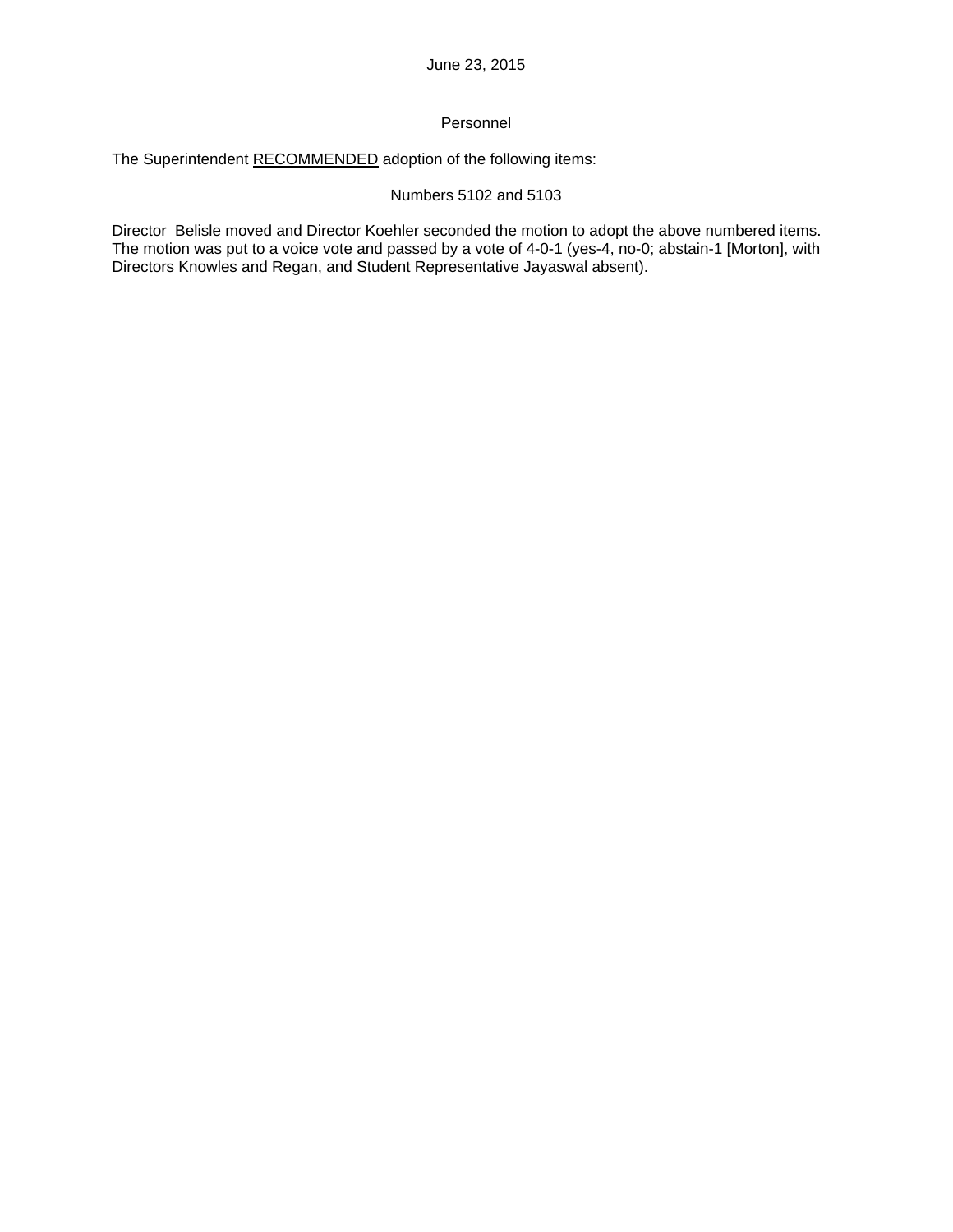## **RESOLUTION No. 5102**

### Election of Probationary Administrators (Full-time)

## **RECITAL**

On the advice of the Chief Human Resources Officer, the Superintendent recommends that the administrator(s) listed below be elected as (a) Probationary Administrator(s).

## **RESOLUTION**

The Board of Education accepts the Superintendent's recommendation, and by this resolution hereby elects as Probationary Administrator(s) for the school year 2013-14 the following person(s), subject to the employment terms and conditions set out in the standard form contract approved by legal counsel for the District and to be placed on the applicable Salary Guide that now exists or is hereafter amended:

| <b>Full-time</b> |        |        |  |  |  |  |  |  |
|------------------|--------|--------|--|--|--|--|--|--|
| <b>First</b>     | ID     |        |  |  |  |  |  |  |
| Kathleen         | Gaitan | 006761 |  |  |  |  |  |  |
| Jocelyn          | Bigay  | 017339 |  |  |  |  |  |  |

*S. Murray* 

## **RESOLUTION No. 5103**

### Appointment of Temporary Teachers and Notice of Non-renewal

## **RESOLUTION**

The Board of Education accepts the recommendation to designate the following persons as temporary teachers for the term listed below. These temporary contracts will not be renewed beyond their respective termination dates because the assignments are temporary and District does not require the teachers' services beyond completion of their respective temporary assignments.

| <b>First</b>    | Last           | ID     | Eff. Date | <b>Term Date</b> |
|-----------------|----------------|--------|-----------|------------------|
| Aarika          | Elwer          | 024213 | 3/9/2015  | 6/15/2015        |
| Nathan          | Emerson        | 021442 | 3/2/2015  | 6/15/2015        |
| Yara            | Khoja          | 024403 | 4/16/2015 | 6/15/2015        |
| Carol           | Lane           | 006990 | 4/9/2015  | 6/15/2015        |
| Kelly           | Lumbard        | 023702 | 4/7/2015  | 6/15/2015        |
| <b>Brittney</b> | <b>McAleer</b> | 021997 | 3/9/2015  | 6/15/2015        |
| Linda           | Morgan         | 004595 | 3/9/2015  | 6/15/2015        |
| Karin           | Reese          | 023593 | 3/16/2015 | 6/15/2015        |
| Della           | Schiebold      | 004089 | 4/4/2015  | 6/15/2015        |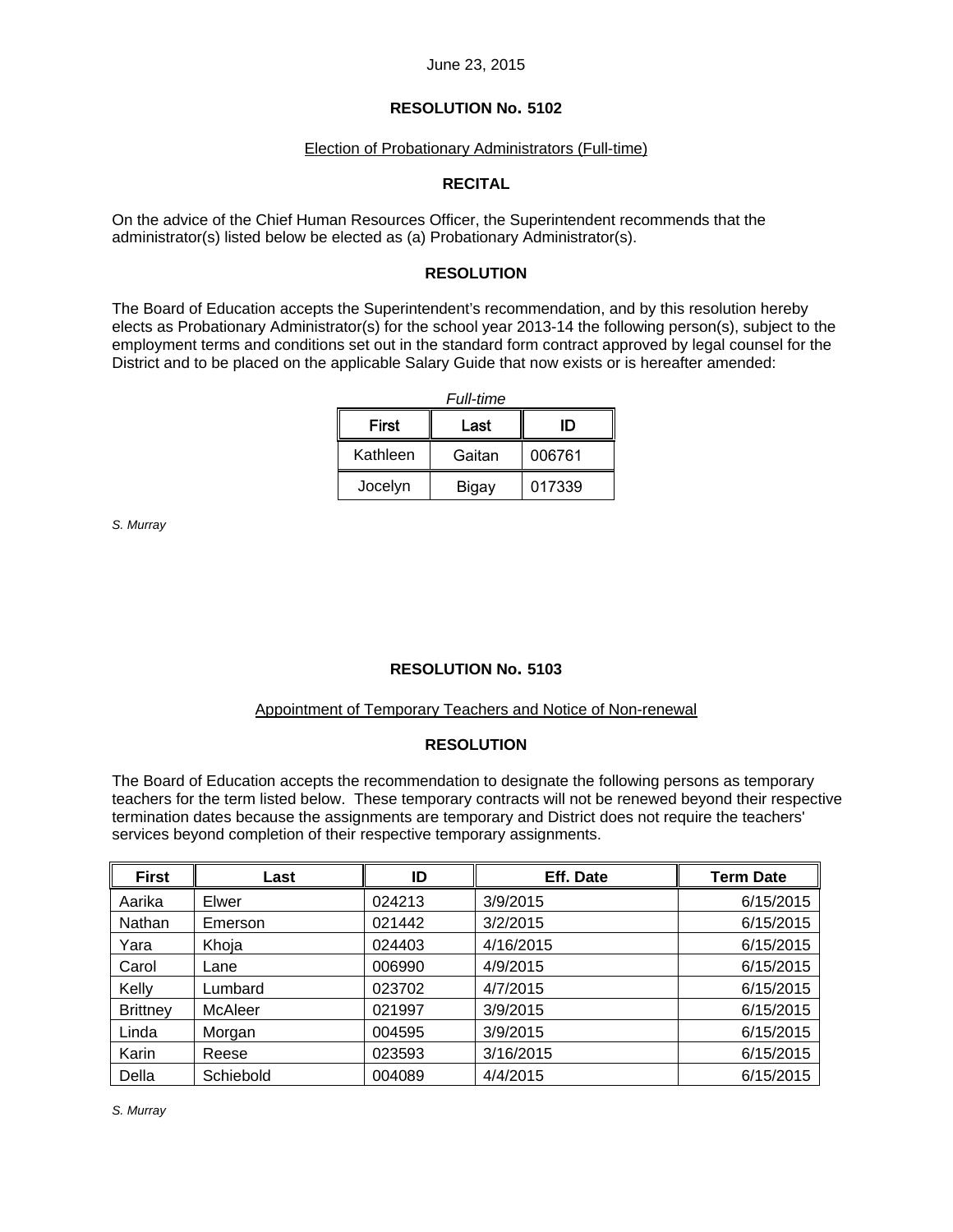## Purchases, Bids, Contracts

The Superintendent RECOMMENDED adoption of the following items:

## Numbers 5104 and 5105

Director Belisle moved and Director Koehler seconded the motion to adopt the above numbered items. The motion was put to a voice vote and passed by a vote of 4-0-1 (yes-4, no-0; abstain-1 [Morton], with Directors Knowles and Regan, and Student Representative Jayaswal absent).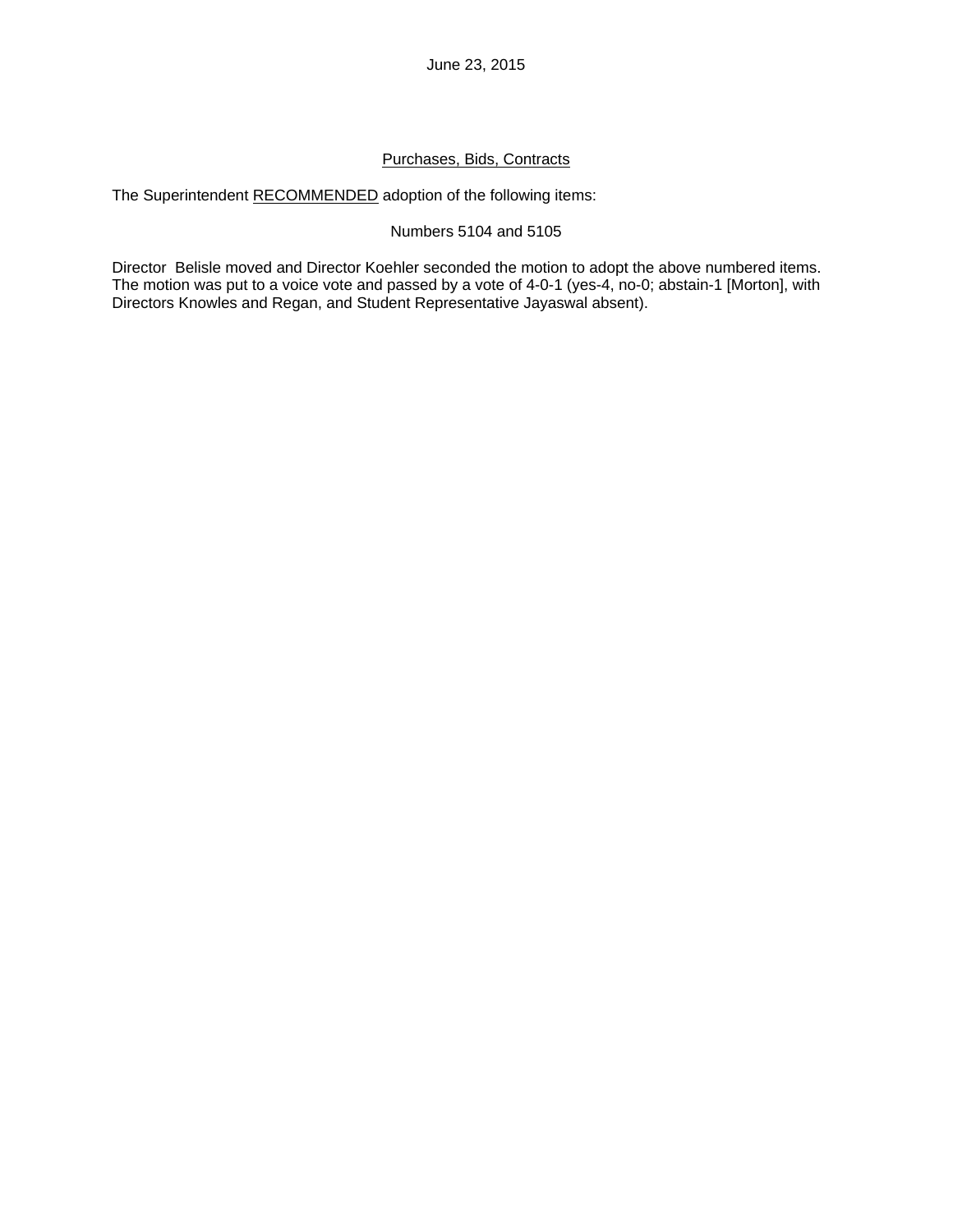## **RESOLUTION No. 5104**

### Revenue Contracts that Exceed \$25,000 Limit for Delegation of Authority

## **RECITAL**

Portland Public Schools ("District") Public Contracting Rules PPS-45-0200 ("Authority to Approve District Contracts; Delegation of Authority to Superintendent") requires the Board of Education ("Board") to enter into and approve all contracts, except as otherwise expressly authorized. Contracts exceeding \$25,000 per contractor are listed below.

### **RESOLUTION**

The Superintendent recommends that the Board approve these contracts. The Board accepts this recommendation and by this resolution authorizes the Deputy Clerk to enter into agreements in a form approved by General Counsel for the District.

## **NEW REVENUE CONTRACTS**

| <b>Contractor</b>                             | Contract<br>Term                | <b>Contract Type</b>         | <b>Description of Services</b>                                                                                  | Contract<br>Amount | Responsible<br>Administrator,<br><b>Funding Source</b>        |
|-----------------------------------------------|---------------------------------|------------------------------|-----------------------------------------------------------------------------------------------------------------|--------------------|---------------------------------------------------------------|
| Native American<br>Youth and Family<br>Center | 07/01/15<br>through<br>08/10/17 | Revenue Agreement<br>R 6XXXX | Foster Site - Early Learning<br>Academy and Longhouse -<br>Cost sharing agreement for<br>architectural services | \$229.377          | T. Magliano<br><b>Fund 438</b><br>Dept. 5597<br>Project J0218 |

## **NEW INTERGOVERNMENTAL AGREEMENTS / REVENUE ("IGA/Rs")**

| <b>Contractor</b>                   | Contract<br>Term                  | <b>Contract Type</b>                                  | <b>Description of Services</b>                                                                                           | <b>Contract</b><br>Amount | Responsible<br>Administrator,<br><b>Funding Source</b> |
|-------------------------------------|-----------------------------------|-------------------------------------------------------|--------------------------------------------------------------------------------------------------------------------------|---------------------------|--------------------------------------------------------|
| <b>Portland State</b><br>University | 6/15/2015<br>through<br>9/30/2015 | Intergovernmental<br>Revenue Agreement<br>IGA/R 61895 | Provide the funding for summer<br>work to prepare instructors and<br>students for SY 2015-2016<br>Senior Inquiry course. | \$25,000                  | A. Lopez<br><b>Fund 299</b>                            |

## **AMENDMENTS TO EXISTING REVENUE CONTRACTS**

No Amendments to Existing Revenue Contracts

*Y. Awwad*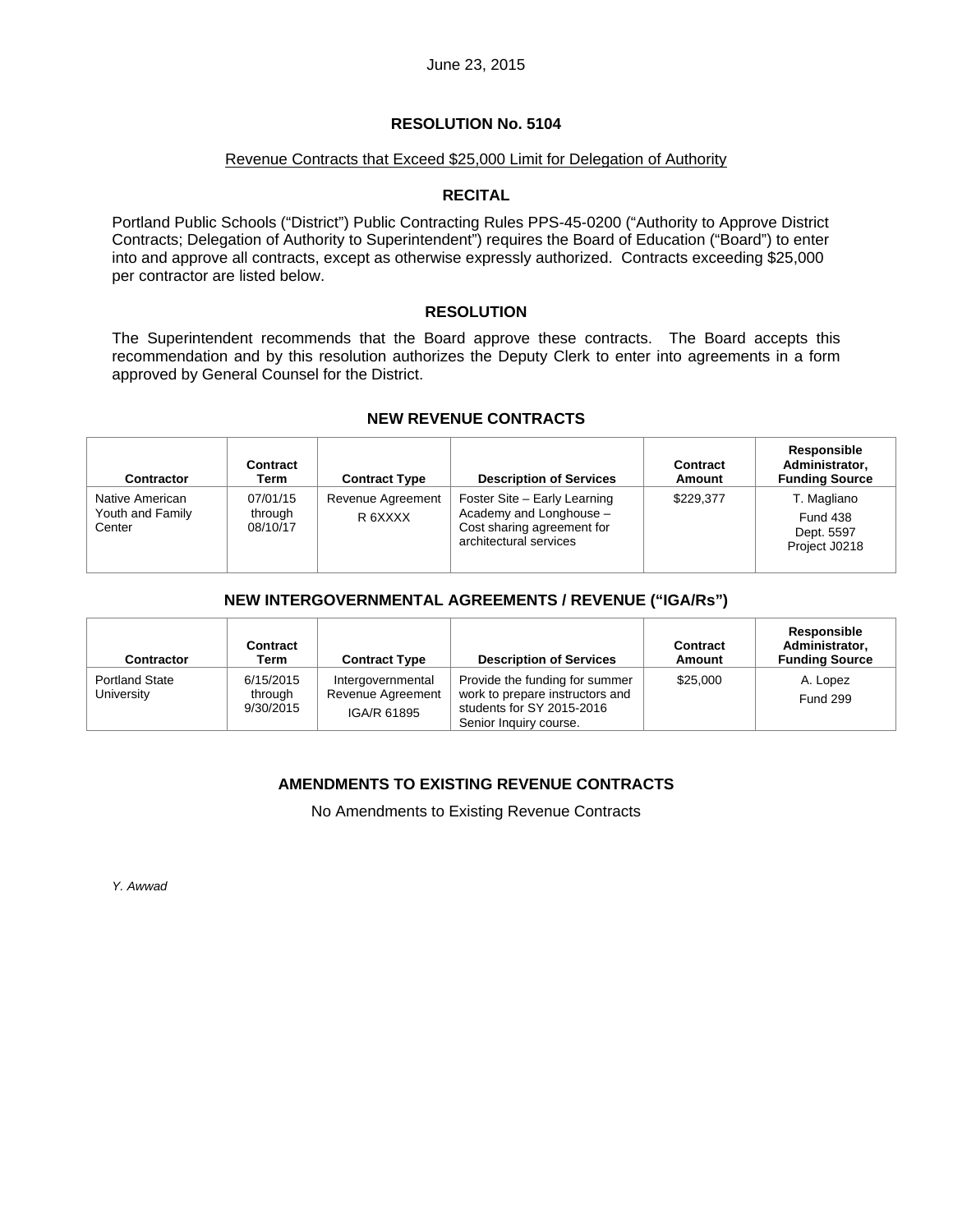## **RESOLUTION No. 5105**

## Expenditure Contracts that Exceed \$150,000 for Delegation of Authority

### **RECITAL**

Portland Public Schools ("District") Public Contracting Rules PPS-45-0200 ("Authority to Approve District Contracts; Delegation of Authority to Superintendent") requires the Board of Education ("Board") enter into contracts and approve payment for products, materials, supplies, capital outlay, equipment, and services whenever the total amount exceeds \$150,000 per contract, excepting settlement or real property agreements. Contracts meeting this criterion are listed below.

### **RESOLUTION**

The Superintendent recommends that the Board approve these contracts. The Board accepts this recommendation and by this resolution authorizes the Deputy Clerk to enter into agreements in a form approved by General Counsel for the District.

| <b>Contractor</b>                                                                   | Contract<br>Term                  | <b>Contract Type</b>        | <b>Description of Services</b>                                                                                                        | Contract<br>Amount | Responsible<br>Administrator,<br><b>Funding Source</b>   |
|-------------------------------------------------------------------------------------|-----------------------------------|-----------------------------|---------------------------------------------------------------------------------------------------------------------------------------|--------------------|----------------------------------------------------------|
| <b>CDW Government</b>                                                               | 6/24/2015                         | Purchase Order<br>PO 125907 | Technology refresh of<br>desktops, laptops, docking<br>stations and computer<br>accessories for use by<br>Columbia Regional Programs. | \$204,277          | H. Adair<br><b>Fund 205</b><br>Dept. 5430<br>Grant G1342 |
| Apple Computers, Inc.                                                               | 6/24/2015                         | Purchase Order<br>PO 126105 | Technology refresh of iPads,<br>iMacs, MacBooks and<br>computer accessories for use<br>by Columbia Regional<br>Programs.              | \$190,025          | H. Adair<br><b>Fund 205</b><br>Dept. 5430<br>Grant G1342 |
| Enome Inc. dba<br>Goalbook                                                          | 6/1/2015<br>through<br>6/1/2018   | Software<br>SW 61847        | Special Education specific<br>software. Three-year<br>agreement for Goalbook toolkit<br>and software licenses.                        | \$210,000          | M. Goff<br><b>Fund 205</b><br>Dept. 5414<br>G1421        |
| Baker & Taylor, LLC                                                                 | 6/25/2015<br>through<br>6/30/2016 | <b>Materials</b><br>M 6XXXX | Pricing agreement for the<br>purchase of school library<br>materials on an as-needed<br>basis.<br>RFP 2015-1947                       | \$200,000          | M. Goff<br>Various                                       |
| Hertzberg-New<br>Method, Inc., dba<br>Perma-Bound Books                             | 6/25/2015<br>through<br>6/30/2016 | <b>Materials</b><br>M 6XXXX | Pricing agreement for the<br>purchase of school library<br>materials on an as-needed<br>basis.<br>RFP 2015-1947                       | \$400,000          | M. Goff<br>Various                                       |
| <b>Mackin Book</b><br>Company, dba<br><b>Mackin Educational</b><br><b>Resources</b> | 6/25/2015<br>through<br>6/30/2016 | <b>Materials</b><br>M 6XXXX | Pricing agreement for the<br>purchase of school library<br>materials on an as-needed<br>basis.<br>RFP 2015-1947                       | \$200,000          | M. Goff<br>Various                                       |
| <b>Follett School</b><br>Solutions, Inc.                                            | 6/25/2015<br>through<br>6/30/2016 | <b>Materials</b><br>M 6XXXX | Pricing agreement for the<br>purchase of school library<br>materials on an as-needed<br>basis.<br>RFP 2015-1947                       | \$400,000          | M. Goff<br>Various                                       |

## **NEW CONTRACTS**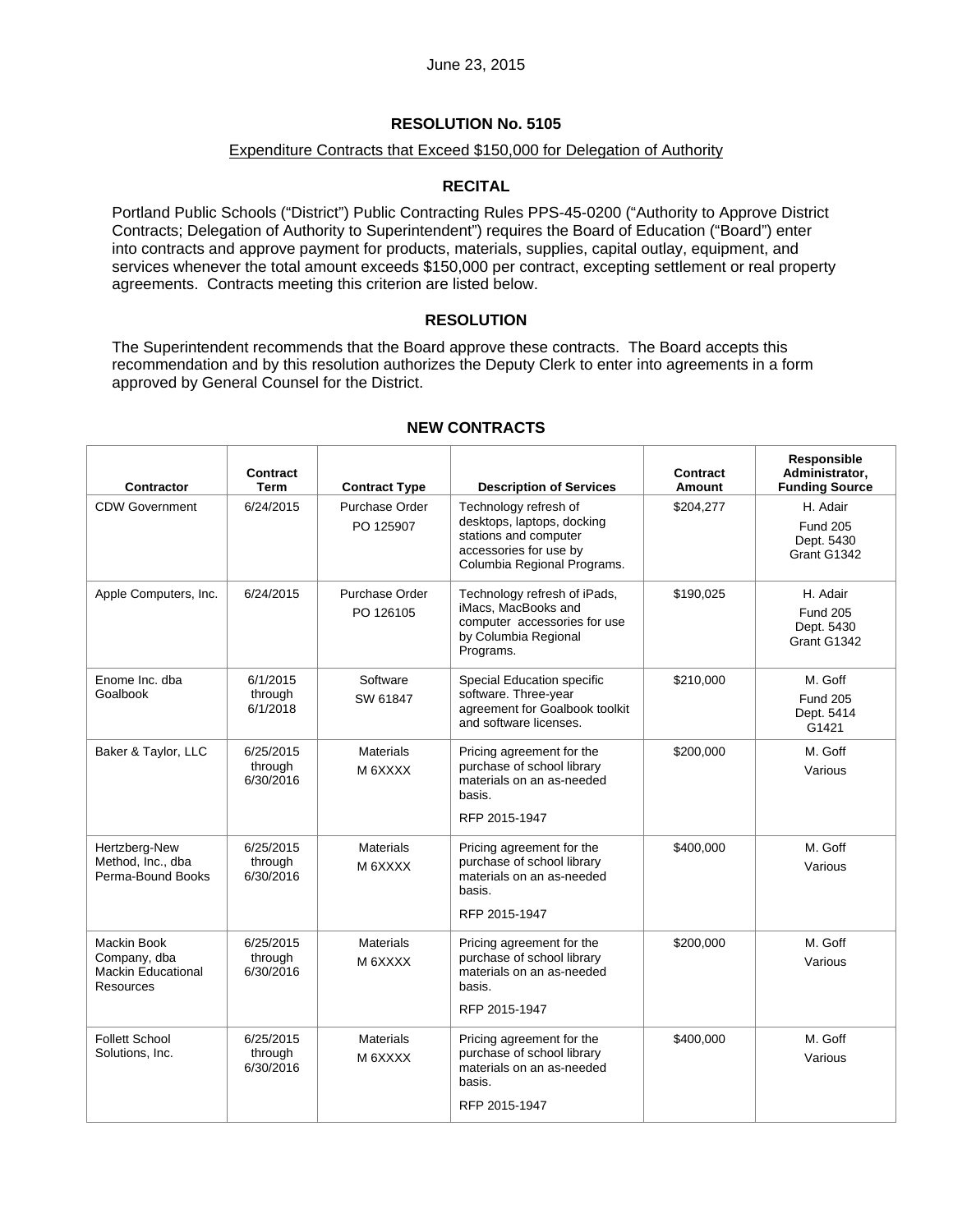| <b>Mountain States</b><br>Networking via Cisco<br>Systems                     | 4/15/2015<br>through<br>5/31/2019 | Co-operative<br>COA 61767               | Provision of Cisco Network                                                                                           | Not-to-exceed<br>\$5,000,000 | J. Klein<br>Various                                                     |
|-------------------------------------------------------------------------------|-----------------------------------|-----------------------------------------|----------------------------------------------------------------------------------------------------------------------|------------------------------|-------------------------------------------------------------------------|
| JLD, Inc. (dba<br>cleandango.com)                                             | 6/12/2015<br>through<br>6/11/2016 | Service<br>Requirements<br>SR 61878     | District wide - Provide<br>gymnasium and stage floor<br>refinishing services.<br>RFP No. 2014-1865                   | \$225,000                    | T. Magliano<br><b>Fund 101</b><br>Dept. 5593                            |
| Carleton Hart<br>Architecture, P.C.                                           | 7/1/2015<br>through<br>8/10/2017  | Architectural<br>Services<br>ARCH 6XXXX | Foster Site - Early Learning<br>Academy and Longhouse -<br>architectural services<br>RFP No. 2015-1905               | \$759,097                    | T. Magliano<br>Fund 438 & 404<br>Dept. 5597<br>Project J0218 &<br>X0119 |
| To Be Determined -<br>Pending results of<br>ITB#2015-1969                     | 7/1/2015<br>through<br>12/31/2015 | Construction<br>C 6XXXX                 | Lane – Interior and exterior<br>tenant improvement for the<br>Head Start program.<br>ITB No. 2015-1969               | Not-to-exceed<br>\$160,000   | T. Magliano<br><b>Fund 438</b><br>Dept. 5597<br>Project J0191           |
| To Be Determined -<br>Pending results of<br>ITB#2015-1925<br>Bids due 6/18/15 | 7/1/2015<br>through<br>12/31/2015 | Construction<br>C 6XXXX                 | Sitton - Build a foundation and<br>run all utilities to install a two<br>classroom wet modular.<br>ITB No. 2015-1925 | Not-to-exceed<br>\$350,000   | T. Magliano<br><b>Fund 438</b><br>Dept. 5597<br>Project J0187           |

# **NEW INTERGOVERNMENTAL AGREEMENTS ("IGAs")**

## No New IGAs

## **AMENDMENTS TO EXISTING CONTRACTS**

| Contractor                               | Contract<br>Amendment<br>Term    | <b>Contract Type</b>                                | <b>Description of Services</b>                                                                                            | Amendment<br>Amount,<br><b>Contract Total</b> | Responsible<br>Administrator,<br><b>Funding Source</b> |
|------------------------------------------|----------------------------------|-----------------------------------------------------|---------------------------------------------------------------------------------------------------------------------------|-----------------------------------------------|--------------------------------------------------------|
| Frontline<br>Technologies Group,<br>LLC. | 7/1/2015<br>through<br>6/30/2016 | <b>Personal Services</b><br>PS 58263<br>Amendment 5 | Annual subscription fee for<br>AESOP Subfinder.                                                                           | \$29,988<br>\$151,155                         | J. Klein<br><b>Fund 101</b><br>Dept. 5581              |
| Andrew-Scott LLC                         | 7/1/2015<br>through<br>6/30/2016 | Software<br>SW 60833<br>Amendment 1                 | Annual licensing, maintenance<br>and support for Enterprise<br>Scenario Planning budgeting<br>software.<br>RFP #2012-1457 | \$30,000<br>\$151,000                         | J. Klein<br><b>Fund 101</b><br>Dept. 5581              |

*Y. Awwad*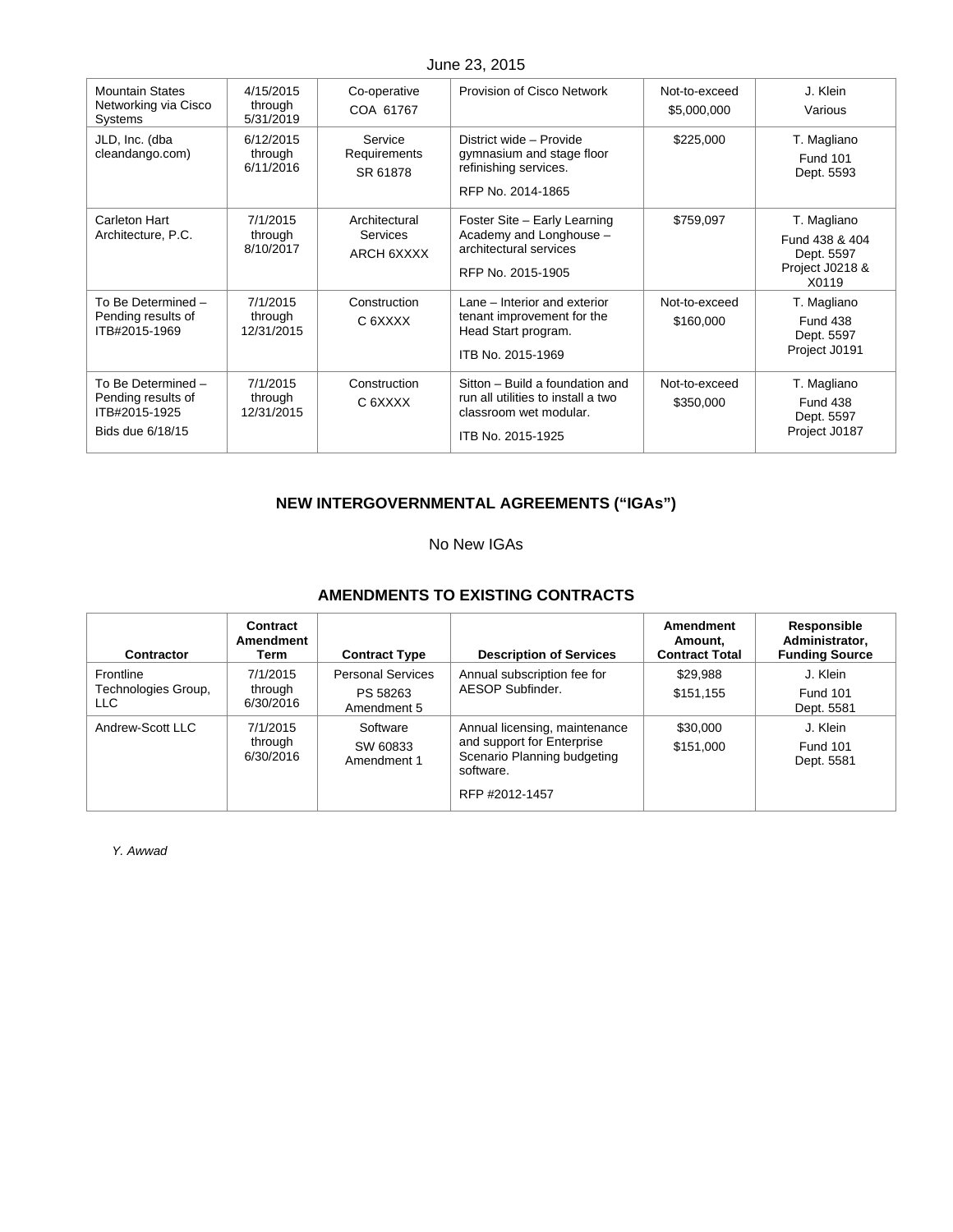## Other Matters Requiring Board Approval

The Superintendent RECOMMENDED adoption of the following items:

## Numbers 5106 through 5114

During the Committee of the Whole, Director Morton moved and Director Koehler seconded the motion to adopt Resolution 5106. The motion was put to a voice vote and passed unanimously (yes-5, no-0; with Directors Knowles and Regan, and Student Representative Jayaswal absent).

During the Committee of the Whole, Director Belisle moved and Director Morton seconded the motion to adopt Resolution 5107. The motion was put to a voice vote and passed by a vote of 4-1 (yes-4, no-1 [Buel]; with Directors Knowles and Regan, and Student Representative Jayaswal absent).

During the Committee of the Whole, Director Morton moved and Director Koehler seconded the motion to adopt Resolution 5108. The motion was put to a voice vote and passed unanimously (yes-5, no-0; with Directors Knowles and Regan, and Student Representative Jayaswal absent).

During the Committee of the Whole, Director Belisle moved and Director Morton seconded the motion to adopt Resolution 5109. The motion was put to a voice vote and passed unanimously (yes-5, no-0; with Directors Knowles and Regan, and Student Representative Jayaswal absent).

Director Belisle moved and Director Koehler seconded the motion to adopt Resolutions 5110 through 5114. The motion was put to a voice vote and passed by a vote of 4-0-1 (yes-4, no-0; abstain-1 [Morton], with Directors Knowles and Regan, and Student Representative Jayaswal absent).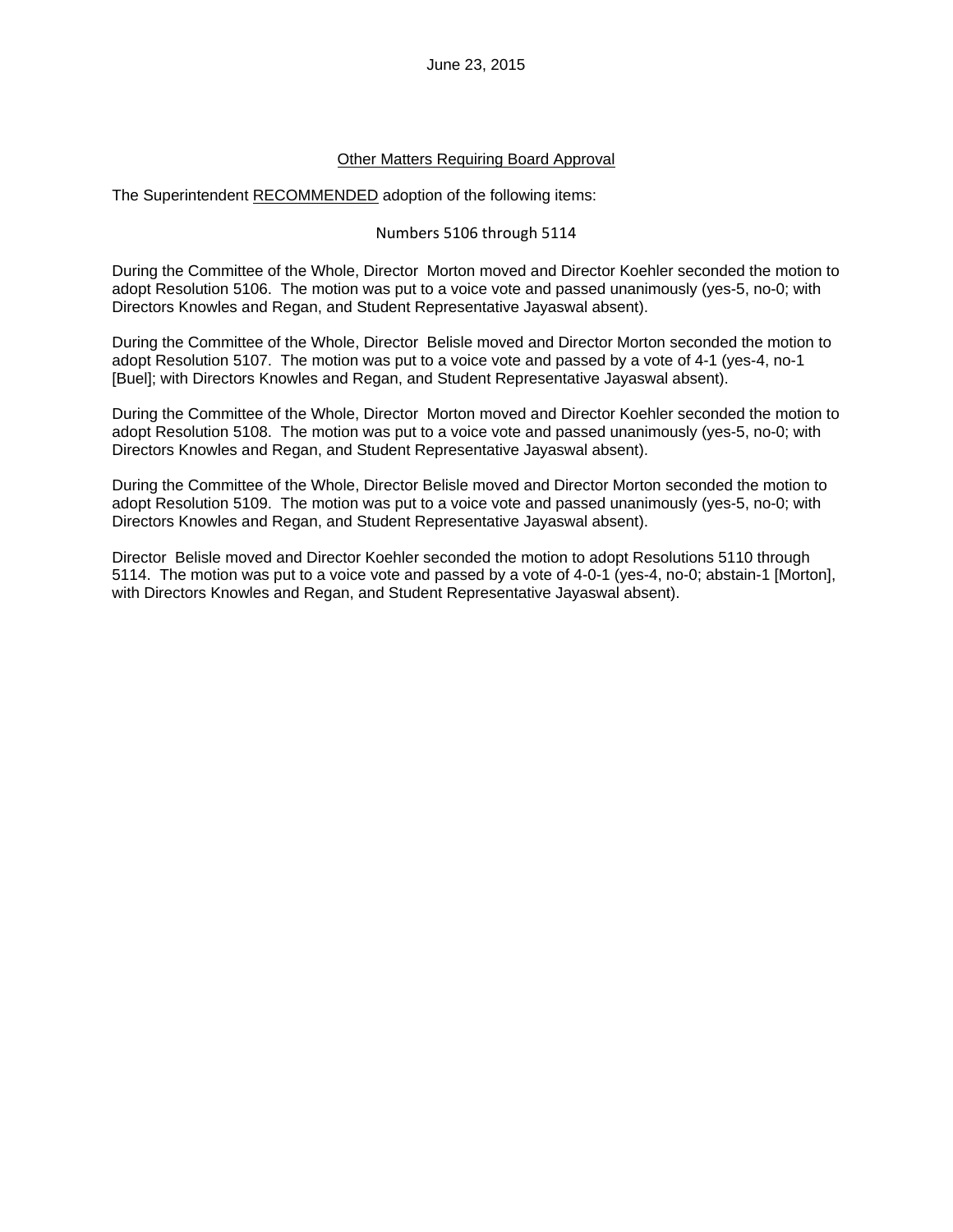### **RESOLUTION No. 5106**

#### Amendment No. 4 to the 2014/15 Budget for School District No. 1J, Multnomah County, Oregon

## **RECITALS**

- A. On June 23, 2014 the Board of Education ("Board"), by way of Resolution No. 4934, voted to adopt an annual budget for the Fiscal Year 2014/15 as required under Local Budget Law.
- B. Board Policy 8.10.030-AD, "Budget Reallocations Post Budget Adoption," establishes the guidelines to ensure consistent and detailed communication on fiscal issues between the Superintendent and the Board.
- C. Oregon Local Budget Law, ORS 294.471, allows budget changes after adoption under prescribed guidelines.
- D. On September 23, 2014 the Board, by way of Resolution No. 4961 directed the superintendent to use the higher than budgeted beginning fund balance to increase school staffing and support by \$3.5 million immediately, to develop plans for additional investment in support of the District's strategic priorities, and to increase uncommitted contingency to 4.5%. All of which changes were to be detailed in a budget amendment to be presented to the Board in January 2015 after completion of the audit of the FY 2013/14 financial statements of the District.
- E. As follow up action, on October 14, 2014 the Board, by way of Resolution No. 4970, directed the superintendent to implement plans that included \$3.5 million in ongoing commitments and \$2.85 million in one-time investments in support of the three priorities:
	- a) Ensuring all students are reading at benchmark by the end of third grade;
	- b) Improving high school graduation and completion rates; and,
	- c) Eliminating disproportionality in out of school discipline between white students and students of color, and reducing out of school discipline for all students by 50 percent.

The plans also included \$3.15 million in additional strategic one-time investments to improve outcomes for PPS students and effective operations.

- F. On November 25, 2014 the Board, by way of Resolution No. 4991, voted to approve Amendment No. 1 to the annual budget for the Fiscal Year 2014/15. Amendment No. 1 increased the amount transferred from Fund 101 – the General Fund - to Fund 438 – the Facilities Capital Project Fund - by \$1,775,000, and appropriated those funds for Facilities Acquisition and Construction. This increase was part of the \$3.15 million in additional strategic one-time investments to improve outcomes for PPS students and effective operations in the October 14 plans. The transfer was required prior to the full January budget amendment in order for facilities work to begin as soon as possible.
- G. On January 27, 2015 the Board, by way of Resolution No. 5013, voted to approve Amendment No.2 to the annual budget for the Fiscal Year 2014/15. Amendment No. 2 formally effected the actions outlined in Resolutions Nos. 4961 and 4970 where the Board directed the Superintendent to include the changes outlined in those resolutions in an amendment to the 2014/15 budget in January 2015.
- H. Amendment No.2 revised beginning fund balances to reflect the FY 2013/14 financial statements of the District; increased general fund revenues based upon information about actual property tax rates and values; and reduced some budgeted general fund expenditures after "fall balancing" to reflect information not available at the time of the adopted budget, e.g. actual teacher salaries and renewal rates for employees' health care benefit plans.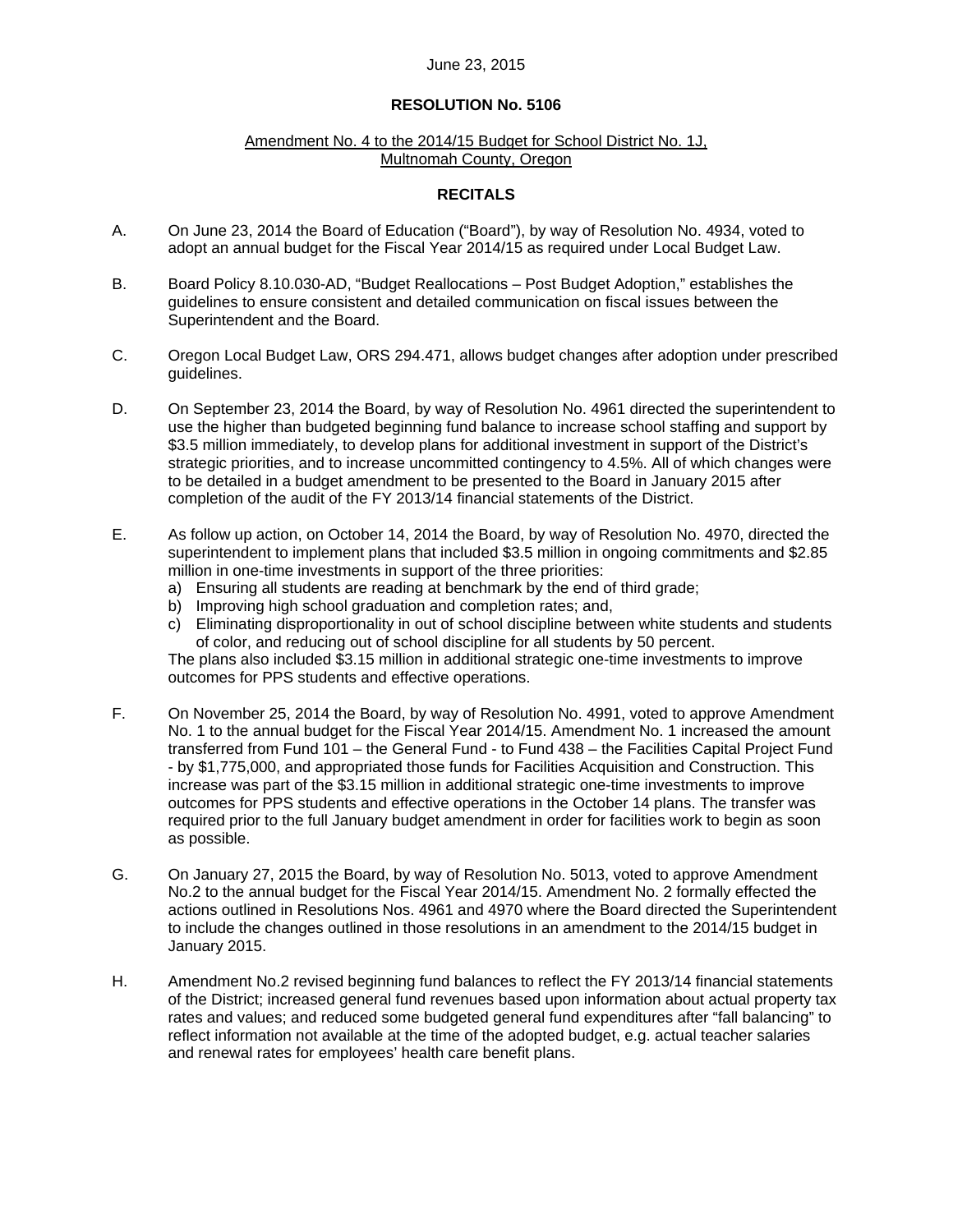- I. On February 10, 2015 the Board, by way of Resolution No. 5018, voted to direct the Superintendent to implement a plan to use \$7.5 million on programs and services. The Board also directed the Superintendent to include the full details of these changes in a subsequent budget amendment to the 2014/15 budget, which was likely to be presented to the Board for approval in May 2015 after the completion of the second issuance of bonds under the \$482 million capital bond authorization approved by voters in November 2012.
- J. On March 9, 2015 the Board, by way of Resolution No. 5041, authorized the issuance and sale of up to \$275 million in principal amount of general obligation bonds to pay for capital costs as described in the ballot measure for the 2012 Bond Election.
- K. On April 30, 2015 the District closed the sale of \$275 million principal amount of bonds.
- L. On May 26, 2015 the Board, by way of Resolution No. 5093, voted to approve Amendment No. 3 to the 2014/15 budget. Amendment No.3 reflected the actions authorized and directed under resolutions. Nos. 5018 and 5041. The amendment also included updated estimates for local revenue in 2014/15 and for the 2013/14 state school fund reconciliation.
- M. This Amendment No. 4 further revises the annual budget for FY 2014/15 under ORS 294.471 guidelines, which state the budget may be amended at a regular meeting of the governing body.
- N. Amendment No. 4 adjusts program allocations for funds to more accurately reflect intended expenditures, in light of Resolution No. 5095 approved by the Board on May 26, 2015, and also the need to provide funds in 2015/16 for financing of approved plans and programs that will not be completed before June 30, 2015.
- O. Expenditures in one fund (Fund 404 Construction Excise Tax) will be changed by more than 10% under this amendment. Local budget law requires a public hearing on this change. A public hearing occurred prior to Board action.
- P. The superintendent recommends approval of this resolution.

## **RESOLUTION**

1. Having held a public hearing on this amendment as required under local budget law, the Board hereby amends budgeted expenditure appropriation levels as summarized by Fund and Appropriation Level in Attachment A for the fiscal year beginning July 1, 2014.

*D. Wynde / Y. Awwad*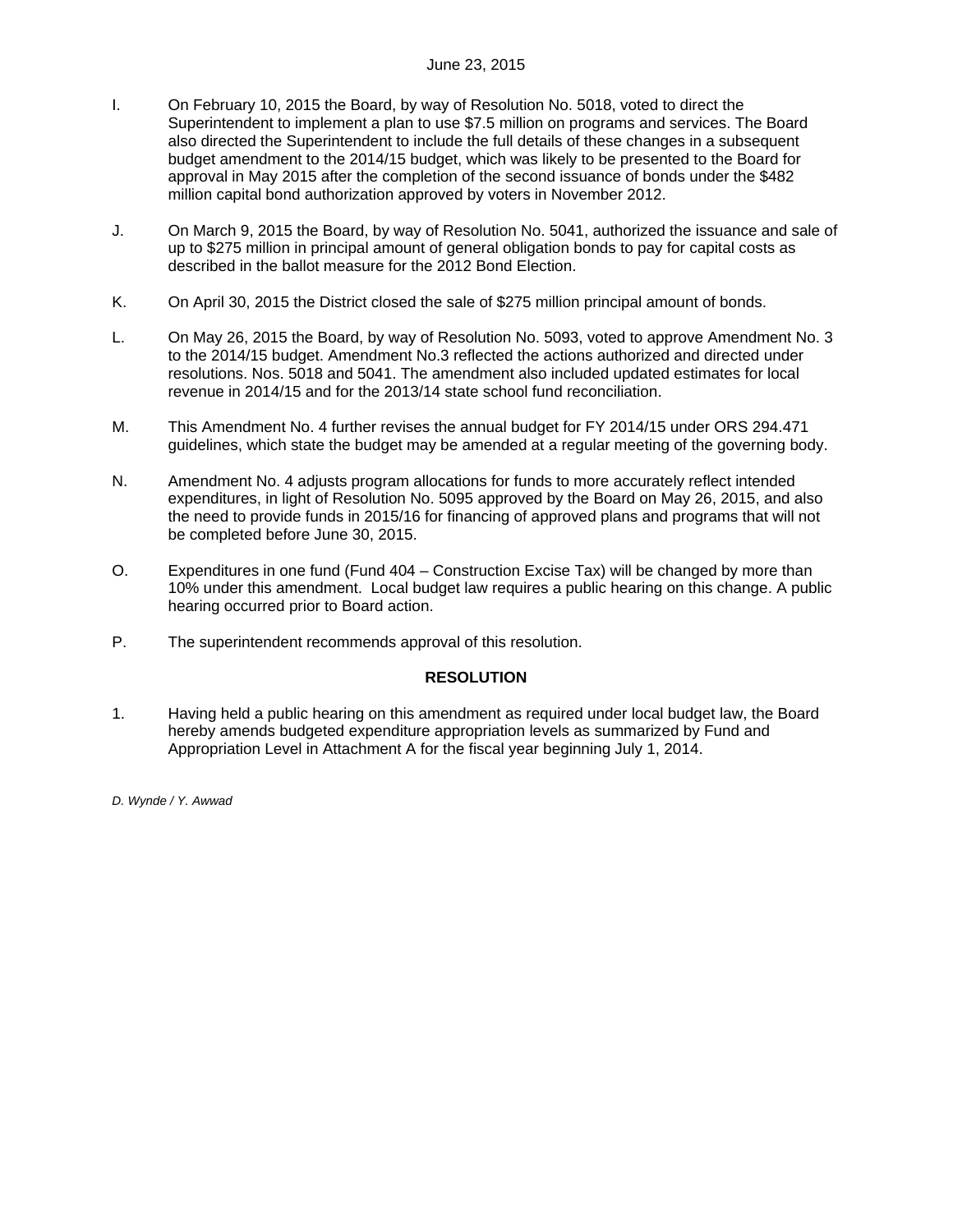# **ATTACHMENT "A" TO RESOLUTION No. 5106**

Amendment 4 for the 2014/15 Budget

# Schedule of Changes in Appropriations and Other Balances

| Fund 101 - General Fund                        | Adopted              | Amendment     | Amendment            | Amendment     | Change      | Amendment   |
|------------------------------------------------|----------------------|---------------|----------------------|---------------|-------------|-------------|
|                                                | <b>Budget</b>        | #1            | #2                   | #3            | Amount      | #4          |
|                                                |                      |               |                      |               |             |             |
| Resources                                      |                      |               |                      |               |             |             |
| Beginning Fund Balance                         | 34,861,148           | 34,861,148    | 51,673,785           | 51,673,785    |             | 51,673,785  |
| <b>Local Sources</b>                           | 284,215,500          | 284,215,500   | 292,615,500          | 294,615,500   |             | 294,615,500 |
| Intermediate Sources                           | 12,723,555           | 12,723,555    | 12,713,555           | 12,713,555    |             | 12,713,555  |
| <b>State Sources</b>                           | 202,972,088          | 202,972,088   | 198,298,066          | 192,448,066   |             | 192,448,066 |
| <b>Federal Sources</b>                         |                      |               |                      |               |             |             |
| Other Sources                                  | 100,000              | 100,000       | 100,000              | 100,000       |             | 100,000     |
| <b>Total</b>                                   | 534,872,291          | 534,872,291   | 555,400,906          | 551,550,906   |             | 551,550,906 |
|                                                |                      |               |                      |               |             |             |
| Requirements                                   |                      |               |                      |               |             |             |
| Instruction                                    | 304, 391, 929        | 304, 391, 929 | 297,798,072          | 300, 555, 524 | (2,590,613) | 297,964,911 |
| <b>Support Services</b>                        | 200,679,551          | 200,679,551   | 207,909,908          | 208,574,834   | (947, 690)  | 207,627,144 |
| Enterprise & Community Services                | 1,815,169            | 1,815,169     | 1,926,466            | 1,926,466     |             | 1,926,466   |
| Facilities Acquisition & Construction          |                      |               |                      |               |             |             |
| Debt Service & Transfers Out                   | 6,834,433            | 8,609,433     | 10,339,429           | 14,409,429    |             | 14,409,429  |
| C ontingency                                   | 21, 151, 209         | 19,376,209    | 37,427,031           | 26,084,653    | 3,538,303   | 29,622,956  |
| <b>Ending Fund Balance</b>                     |                      |               |                      |               |             |             |
| <b>Total</b>                                   | 534,872,291          | 534,872,291   | 555,400,906          | 551,550,906   |             | 551,550,906 |
|                                                |                      |               |                      |               |             |             |
|                                                |                      |               |                      |               |             |             |
| Fund 205- Grants Fund                          | Adopted              | Amendment     | Amendment            | Amendment     | Change      | Amendment   |
|                                                | <b>Budget</b>        | #1            | #2                   | #3            | Amendment   | #4          |
|                                                |                      |               |                      |               |             |             |
| Resources                                      |                      |               |                      |               |             |             |
| Beginning Fund Balance<br><b>Local Sources</b> |                      | 2,351,187     |                      | 2,351,187     |             | 2,351,187   |
| Intermediate Sources                           | 2,351,187<br>155,000 | 155,000       | 2,351,187<br>155,000 | 155,000       |             | 155,000     |
| <b>State Sources</b>                           | 16,483,855           | 16,483,855    | 16,483,855           | 16,483,855    |             | 16,483,855  |
| <b>Federal Sources</b>                         | 49,311,701           | 49,311,701    | 49,311,701           | 49,311,701    |             | 49,311,701  |
| Other Sources                                  |                      |               |                      |               |             |             |
| <b>Total</b>                                   | 68,301,743           | 68,301,743    | 68,301,743           | 68,301,743    |             | 68,301,743  |
|                                                |                      |               |                      |               |             |             |
| Requirements                                   |                      |               |                      |               |             |             |
| Instruction                                    | 42,924,447           | 42,924,447    | 42,924,447           | 42,924,447    |             | 42,924,447  |
| <b>Support Services</b>                        | 23, 156, 015         | 23, 156, 015  | 23,156,015           | 23, 156, 015  | (700,000)   | 22,456,015  |
| Enterprise & Community Services                | 2,221,281            | 2,221,281     | 2,221,281            | 2,221,281     | 700,000     | 2,921,281   |
| Facilities Acquisition & Construction          |                      |               |                      |               |             |             |
| Debt Service & Transfers Out                   |                      |               |                      |               |             |             |
| C ontingency<br><b>Ending Fund Balance</b>     |                      |               |                      |               |             |             |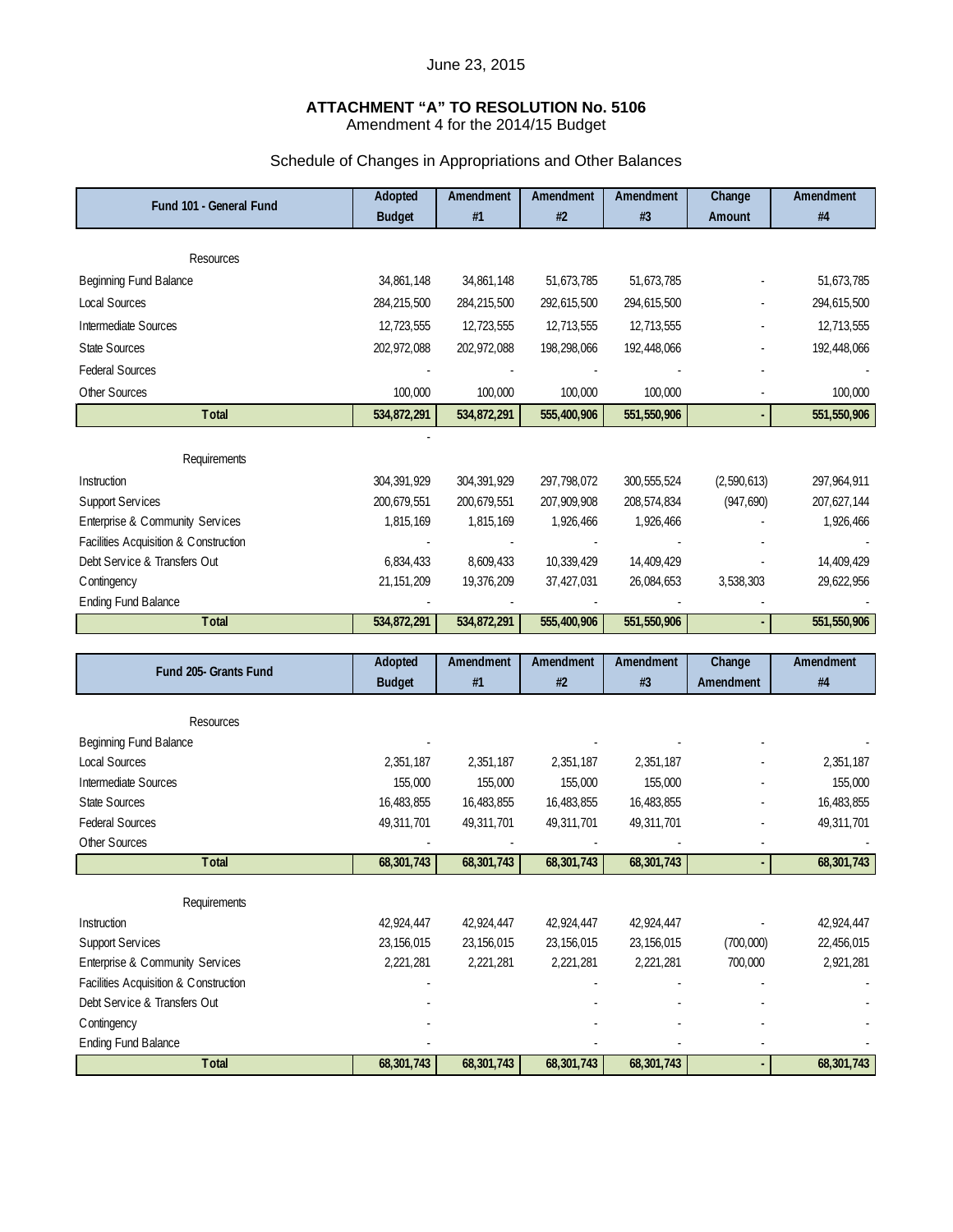| Fund 320 - Full Faith and Credit Debt Service Fund | Adopted       | Amendment | Amendment | Amendment | Change    | Amendment |
|----------------------------------------------------|---------------|-----------|-----------|-----------|-----------|-----------|
|                                                    | <b>Budget</b> | #1        | #2        | #3        | Amendment | #4        |
|                                                    |               |           |           |           |           |           |
| Resources                                          |               |           |           |           |           |           |
| Beginning Fund Balance                             |               |           |           |           |           |           |
| <b>Local Sources</b>                               |               |           |           |           |           |           |
| Intermediate Sources                               |               |           |           |           |           |           |
| <b>State Sources</b>                               |               |           |           |           |           |           |
| <b>Federal Sources</b>                             | 188,062       | 188,062   | 188,062   | 188,062   | (14,000)  | 174,062   |
| <b>Other Sources</b>                               | 1,115,559     | 1,115,559 | 1,115,559 | 1,115,559 | 14,000    | 1,129,559 |
| Total                                              | 1,303,621     | 1,303,621 | 1,303,621 | 1,303,621 |           | 1,303,621 |
|                                                    |               |           |           |           |           |           |
| Requirements                                       |               |           |           |           |           |           |
| Instruction                                        |               |           |           |           |           |           |
| Support Services                                   |               |           |           |           |           |           |
| Enterprise & Community Services                    |               |           |           |           |           |           |
| Facilities Acquisition & Construction              |               |           |           |           |           |           |
| Debt Service & Transfers Out                       | 1,303,621     | 1,303,621 | 1,303,621 | 1,303,621 |           | 1,303,621 |
| Contingency                                        |               |           |           |           |           |           |
| <b>Ending Fund Balance</b>                         |               |           |           |           |           |           |
| <b>T</b> otal                                      | 1,303,621     | 1,303,621 | 1,303,621 | 1,303,621 |           | 1,303,621 |
|                                                    |               |           |           |           |           |           |
| Fund 404 - Construction Excise Fund                | Adopted       | Amendment | Amendment | Amendment | Change    | Amendment |
|                                                    | <b>Budget</b> | #1        | #2        | #3        | Amount    | #4        |

| Resources                             |            |            |            |            |           |            |
|---------------------------------------|------------|------------|------------|------------|-----------|------------|
| Beginning Fund Balance                | 10,732,029 | 10,732,029 | 13,003,153 | 13,003,153 |           | 13,003,153 |
| <b>Local Sources</b>                  | 3,011,000  | 3,011,000  | 3,011,000  | 3,011,000  | 2,400,000 | 5,411,000  |
| Intermediate Sources                  |            |            |            |            |           |            |
| <b>State Sources</b>                  |            |            |            |            |           |            |
| <b>Federal Sources</b>                |            |            |            |            |           |            |
| Other Sources                         |            |            |            |            |           |            |
| Total                                 | 13,743,029 | 13,743,029 | 16,014,153 | 16,014,153 | 2,400,000 | 18,414,153 |
|                                       |            |            |            |            |           |            |
| Requirements                          |            |            |            |            |           |            |
| Instruction                           |            |            |            |            |           |            |
|                                       |            |            |            |            |           |            |
| <b>Support Services</b>               |            |            |            |            |           |            |
| Enterprise & Community Services       |            |            |            |            |           |            |
| Facilities Acquisition & Construction | 13,743,029 | 13,743,029 | 16,014,153 | 16,014,153 | 2,400,000 | 18,414,153 |
| Debt Service & Transfers Out          |            |            |            |            |           |            |
| C ontingency                          |            |            |            |            |           |            |
| <b>Ending Fund Balance</b>            |            |            |            |            |           |            |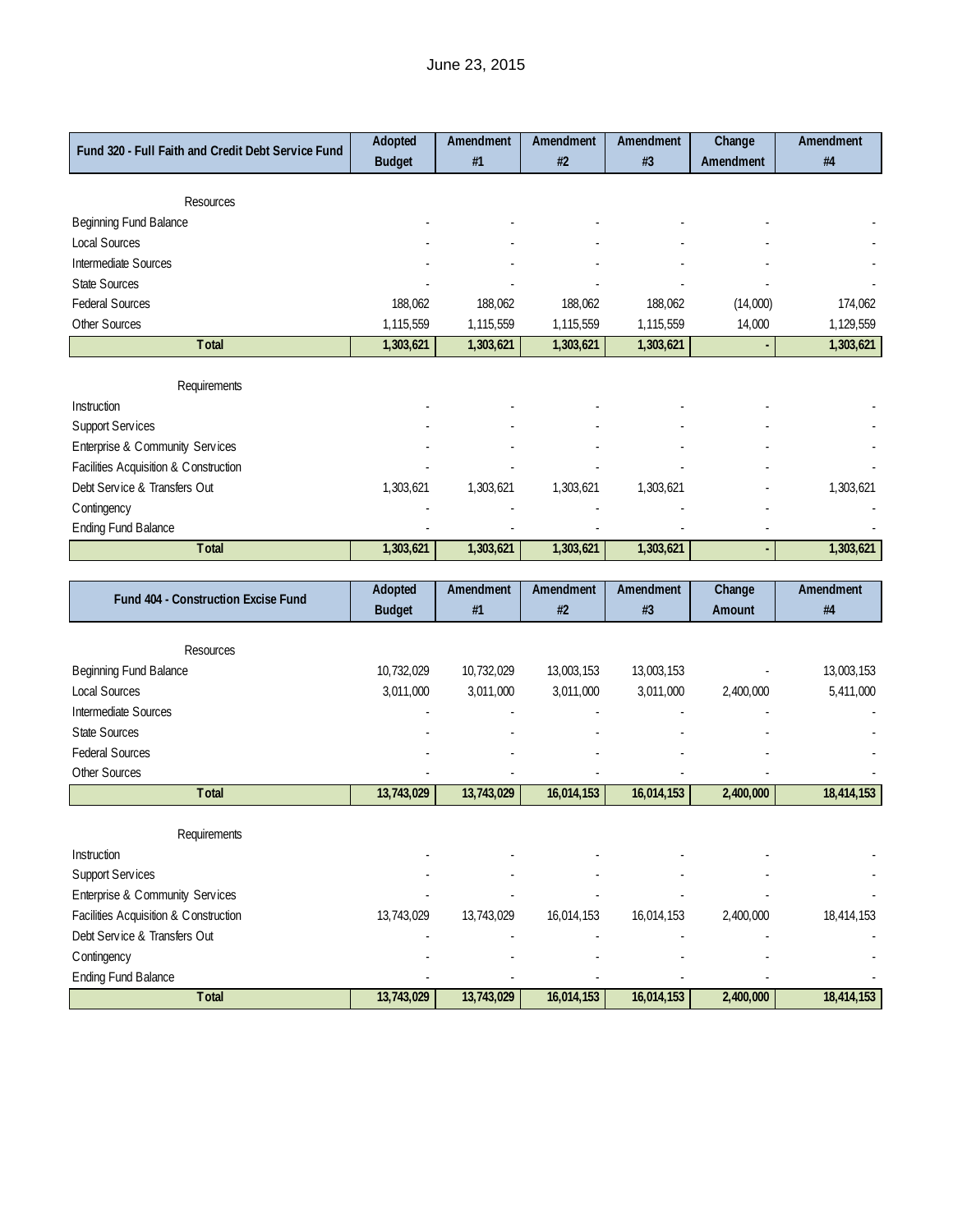| Fund 450 - GO Bonds Fund              | Adopted       | Amendment  | Amendment  | Amendment     | Change    | Amendment   |
|---------------------------------------|---------------|------------|------------|---------------|-----------|-------------|
|                                       | <b>Budget</b> | #1         | #2         | #3            | Amount    | #4          |
|                                       |               |            |            |               |           |             |
| Resources                             |               |            |            |               |           |             |
| Beginning Fund Balance                | 90,794,310    | 90,794,310 | 90,466,520 | 90,466,520    |           | 90,466,520  |
| <b>Local Sources</b>                  | 400,000       | 400,000    | 400,000    | 725,000       |           | 725,000     |
| Intermediate Sources                  |               |            |            |               |           |             |
| <b>State Sources</b>                  |               |            |            |               |           |             |
| <b>Federal Sources</b>                |               |            |            |               |           |             |
| Other Sources                         |               |            |            | 308,211,833   |           | 308,211,833 |
| Total                                 | 91,194,310    | 91,194,310 | 90,866,520 | 399,403,353   |           | 399,403,353 |
|                                       |               |            |            |               |           |             |
| Requirements                          |               |            |            |               |           |             |
| Instruction                           |               |            |            |               |           |             |
| <b>Support Services</b>               | 435,600       | 435,600    | 435,600    | 1,461,047     | 400,000   | 1,861,047   |
| Enterprise & Community Services       |               |            |            |               |           |             |
| Facilities Acquisition & Construction | 59, 187, 841  | 59,187,841 | 58,860,051 | 59,615,818    |           | 59,615,818  |
| Debt Service & Transfers Out          |               |            |            |               |           |             |
| C ontingency                          | 31,570,869    | 31,570,869 | 31,570,869 | 338, 326, 488 | (400,000) | 337,926,488 |
| <b>Ending Fund Balance</b>            |               |            |            |               |           |             |
| Total                                 | 91,194,310    | 91,194,310 | 90,866,520 | 399,403,353   |           | 399,403,353 |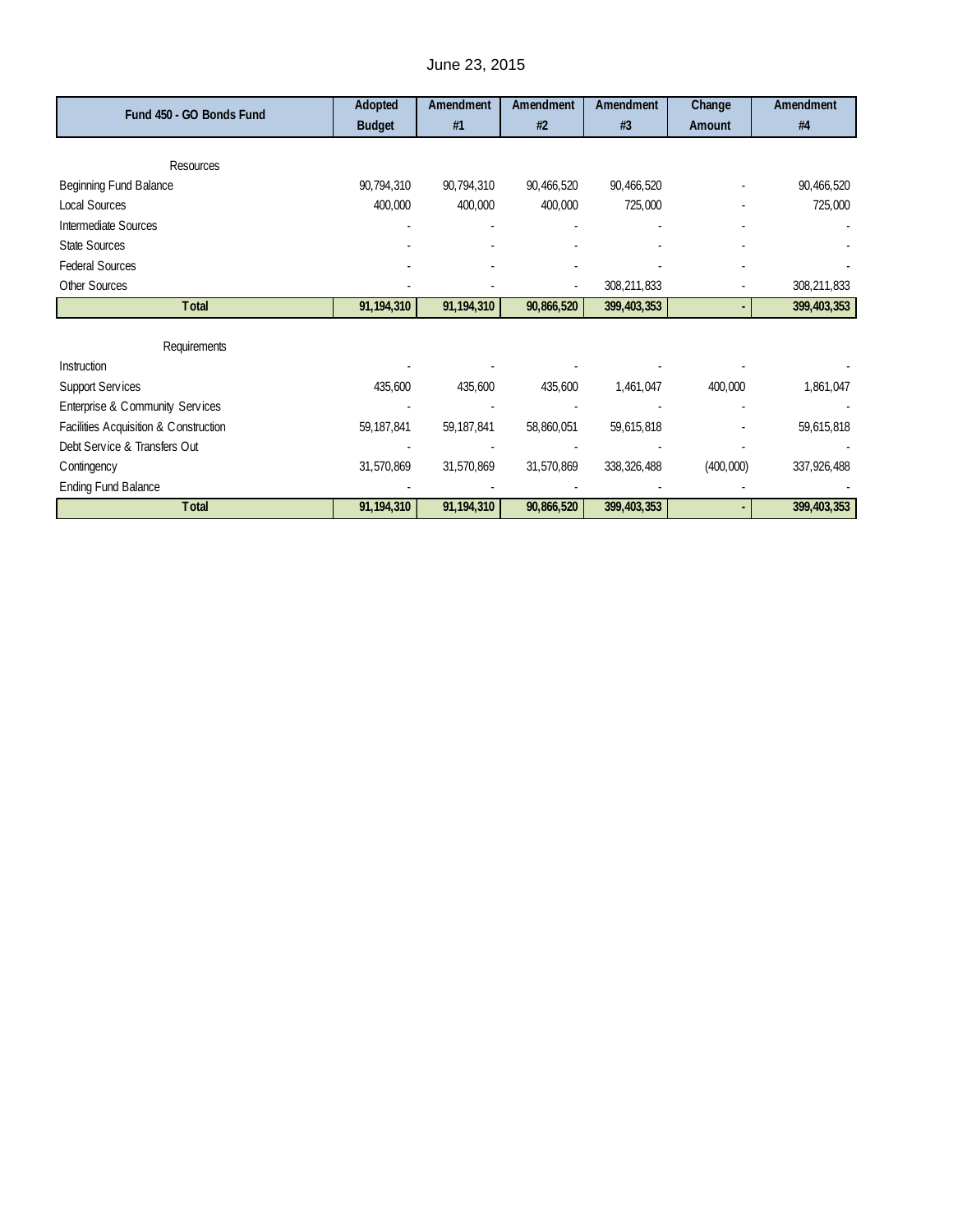## **RESOLUTION No. 5107**

#### Impose Taxes and Adoption of the FY 2015/16 Budget for School District No. 1J, Multnomah County, Oregon

## **RECITALS**

- A. Oregon Local Budget Law, ORS 294.428, requires each legal jurisdiction's Budget Committee approve a budget and specify *ad valorem* property tax rate for all funds.
- B. The Board of Education ("Board") appointed a Citizen Budget Review Committee ("CBRC") to review the Proposed Budget and current year expenditures of the existing Local Option Levy. The CBRC acts in an advisory capacity to the Board.
- C. On May 12, 2015, the Budget Committee received testimony and a report on the current year Local Option Levy expenditures, and testimony and budget recommendations from the CBRC.
- D. On May 26, 2015, by way of Resolution No. 5094, and under the provisions of Oregon Local Budget Law (ORS Ch. 294), the Budget Committee for School District No. 1J, Multnomah County, Oregon ("District"), approved the FY 2015/16 budget and imposed taxes.
- E. Oregon Local Budget Law, ORS 294.431, requires submission of the budget document to the Tax Supervising Conservation Commission ("TSCC") by May 15 of each year. Portland Public Schools ("PPS") applied for, and was granted an extension to this deadline, and submitted the PPS budget to TSCC as required.
- F. The TSCC held a public hearing on the Approved Budget on June 23, 2015.
- G. ORS 457.010(4)(a)(D) provides the opportunity for a school district to exclude from urban renewal divide-the-taxes that amount with a statutory rate limit on July 1, 2003, that is greater than \$4.50 per \$1,000 of assessed value, to the extent that the rate limit was increased under section 11 (5)(d), Article XI of the Oregon Constitution and, property tax revenue from said increase is excluded from local revenues, as that term is used in ORS Chapter 327, and provided that the school district notifies the county assessor of the rate to be excluded for the current fiscal year not later than July 15.
- H. Portland Public Schools has a statutory rate limit that in is in excess of the \$4.50 limitation that includes an increase under section 11 (5) (d), Article XI of the Oregon Constitution.

### **RESOLUTION**

- 1. The District's Board of Education hereby adopts the budget for the fiscal year 2015/16, as summarized in Attachment "A", in the total amount of \$1,194,131,988.
- 2. The Board appropriates for the fiscal year beginning July 1, 2015, the amounts summarized by program in Attachment A to this resolution and as detailed in the budget book, Adopted Budget, for the fiscal year 2015/16, School District 1J, Multnomah County, Oregon.
- 3. The Board resolves that the District hereby imposes the taxes provided for in the adopted budget:
	- a. At the rate of \$5.2781 per \$1,000 of assessed value for operations;
	- b. At the rate of \$1.9900 per \$1,000 of assessed value for local option tax for operations;
	- c. In the amount of \$50,343,022 for exempt bonds.

And that these taxes are hereby imposed and categorized for tax year 2015/16 upon the assessed value of all taxable property within the district.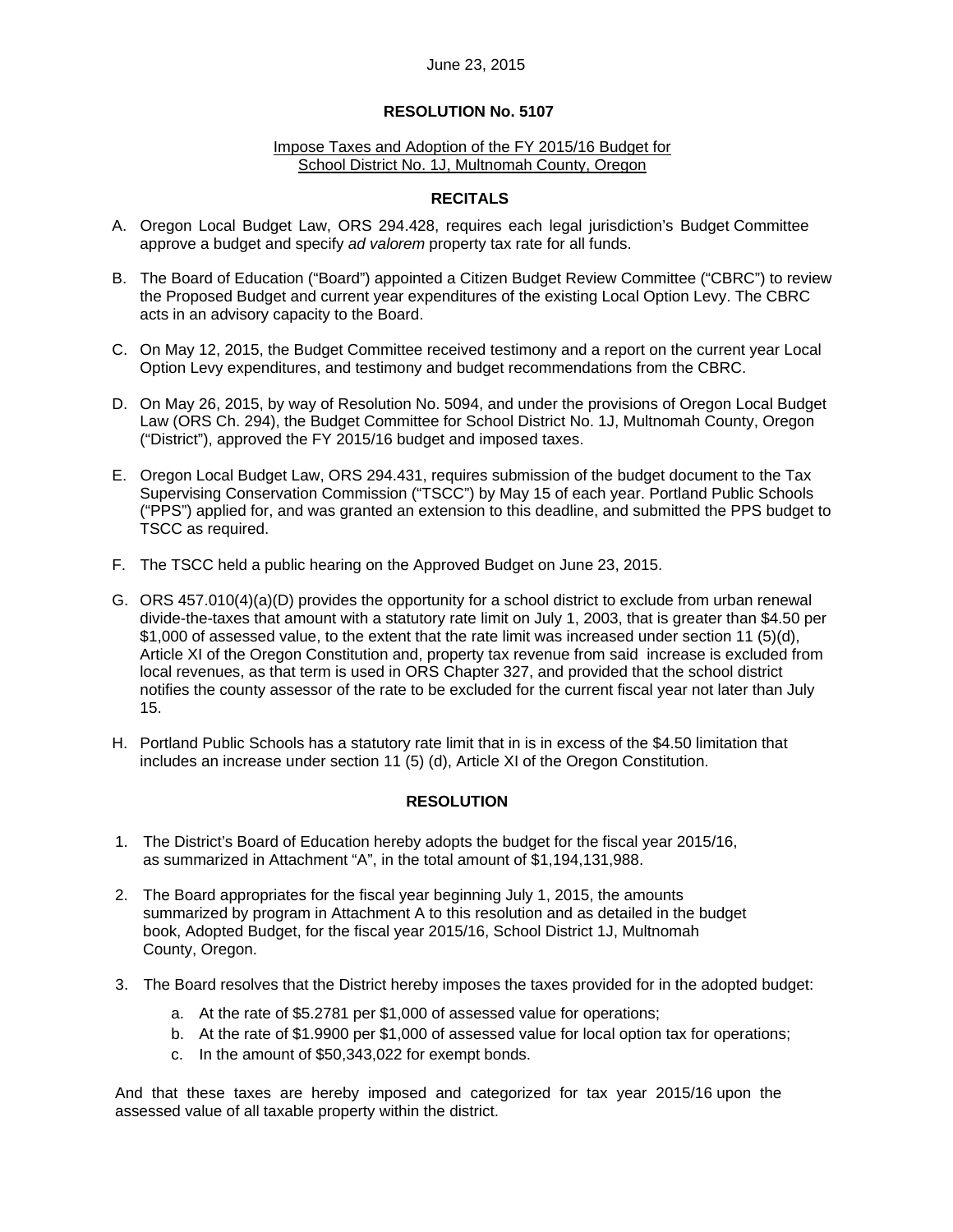4. Taxes are hereby imposed and categorized as for tax year 2015/16 upon the taxable assessed value of all taxable property in the District, as follows:

|                            | <b>Education Limitation</b>            | Excluded from Limitation |
|----------------------------|----------------------------------------|--------------------------|
| Permanent Rate Tax Levy    | \$5.2781/\$1,000 of assessed valuation |                          |
| Local Option Rate Tax Levy | \$1.9900/\$1,000 of assessed valuation |                          |
| <b>Bonded Debt Levy</b>    |                                        | \$50,343,022             |

5. The Board further resolves that \$0.5038 per \$1,000 of taxable assessed value of the permanent rate tax levy noted above is excluded from division of tax calculations, as the Permanent Rate Tax Levy attributable to the increase provided in section 11 (5)(d), Article XI of the Oregon Constitution (such increase is a result of the expired Gap Tax Levy). The District will notify the county assessors that for the 2015/16 fiscal year \$0.5038 of the District's permanent tax rate levy is to be excluded from urban division of tax calculations under the provisions of ORS 457.010(4)(a)(D).

*Y. Awwad / D. Wynde*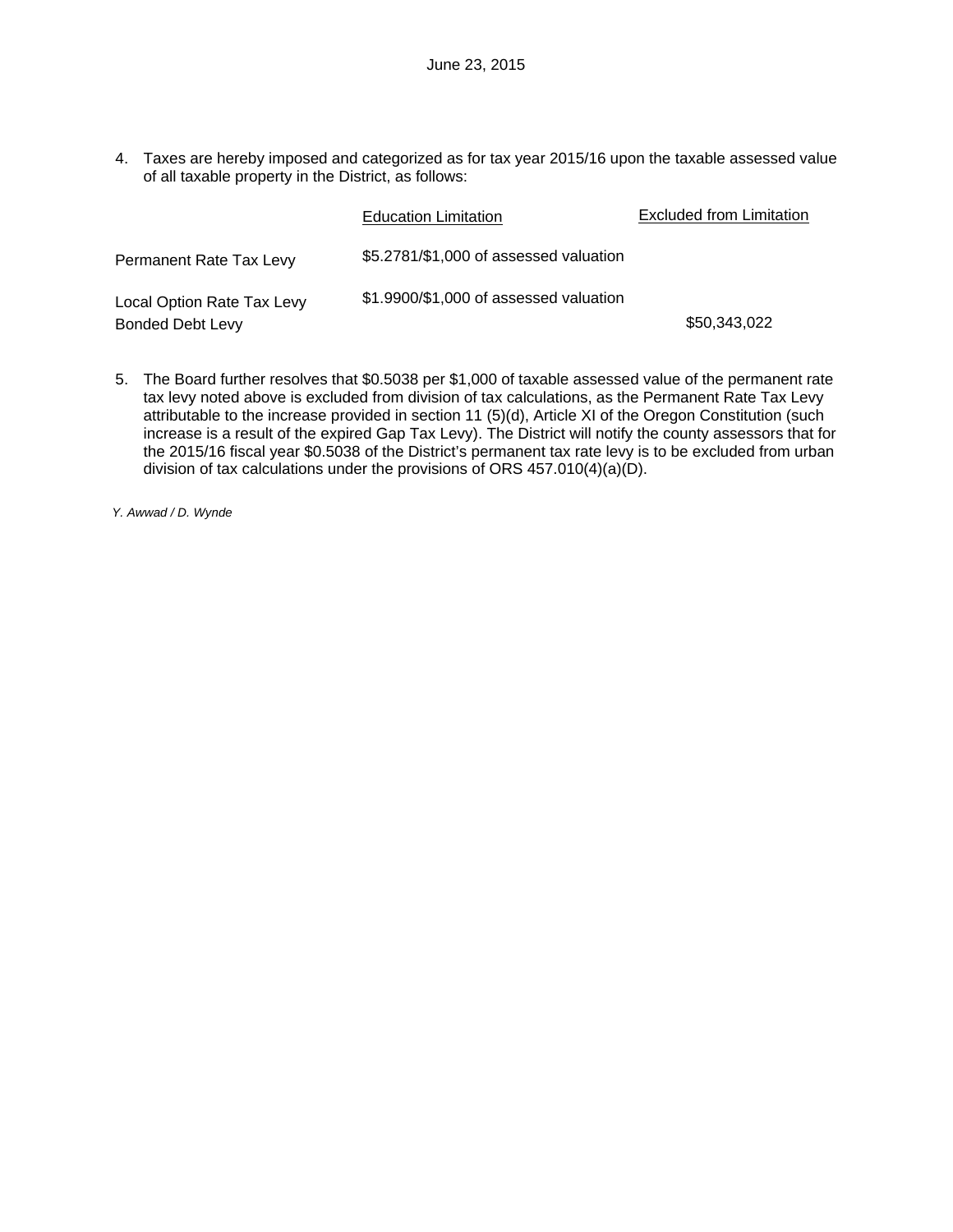## **ATTACHMENT "A" TO RESOLUTION No. 5107**  FY 2015/16 Adopted Budget

# Schedule of Appropriations and Other Balances

| Fund            | <b>Instruction</b> | Support<br><b>Services</b> | Enterprise &<br>Community<br><b>Services</b> | <b>Facilities</b><br>Acquisition &<br>Construction | <b>Debt Service</b> | <b>Transfers Out</b> | Contingency   | <b>Ending Fund</b><br><b>Balance</b> | <b>Fund Total</b> |
|-----------------|--------------------|----------------------------|----------------------------------------------|----------------------------------------------------|---------------------|----------------------|---------------|--------------------------------------|-------------------|
| <b>Fund 101</b> | 328,271,821        | 220,841,236                | 1,944,508                                    |                                                    |                     | 5,988,491            | 21,575,193    |                                      | 578,621,249       |
| <b>Fund 201</b> | 8,500,000          |                            |                                              |                                                    |                     |                      |               | 3,260,830                            | 11,760,830        |
| <b>Fund 202</b> |                    |                            | 19,221,918                                   |                                                    |                     |                      |               | 3,622,497                            | 22,844,415        |
| <b>Fund 205</b> | 33,807,901         | 26,908,520                 | 4,018,607                                    |                                                    |                     |                      |               |                                      | 64,735,028        |
| <b>Fund 225</b> |                    |                            |                                              |                                                    |                     |                      |               | 16,309,798                           | 16,309,798        |
| <b>Fund 299</b> | 12,660,937         | 1,832,310                  | 148,420                                      | 40,906                                             |                     |                      |               |                                      | 14,682,573        |
| Fund 307        |                    |                            |                                              |                                                    | 2,707,980           |                      |               |                                      | 2,707,980         |
| <b>Fund 308</b> |                    |                            |                                              |                                                    | 42,314,327          |                      |               |                                      | 42,314,327        |
| <b>Fund 320</b> |                    |                            |                                              |                                                    | 1,285,548           |                      |               |                                      | 1,285,548         |
| <b>Fund 350</b> |                    |                            |                                              |                                                    | 47,322,441          |                      |               | 726,000                              | 48,048,441        |
| <b>Fund 404</b> |                    |                            |                                              | 15,411,000                                         |                     |                      |               |                                      | 15,411,000        |
| Fund 407        |                    | 3,575,797                  |                                              |                                                    |                     |                      | 438,868       |                                      | 4,014,665         |
| <b>Fund 420</b> |                    |                            |                                              |                                                    |                     |                      |               |                                      |                   |
| <b>Fund 435</b> |                    |                            |                                              | 1,868,500                                          |                     |                      |               |                                      | 1,868,500         |
| <b>Fund 438</b> |                    | 4,500                      |                                              | 5,589,500                                          |                     |                      |               |                                      | 5,594,000         |
| <b>Fund 445</b> |                    |                            |                                              | 2,776,000                                          |                     |                      |               |                                      | 2,776,000         |
| <b>Fund 450</b> |                    | 1,321,298                  |                                              | 167, 172, 481                                      |                     |                      | 174, 119, 274 |                                      | 342,613,053       |
| <b>Fund 470</b> |                    |                            |                                              | 12,450,000                                         |                     |                      |               |                                      | 12,450,000        |
| Fund 601        |                    | 3,794,581                  |                                              |                                                    |                     |                      | 2,300,000     |                                      | 6,094,581         |
| Total           | \$ 383,240,659     | 258,278,242<br>\$          | 25, 333, 453<br>\$                           | \$205,308,387                                      | 93,630,296<br>\$    | 5,988,491<br>\$      | \$198,433,335 | \$<br>23,919,125                     | \$1,194,131,988   |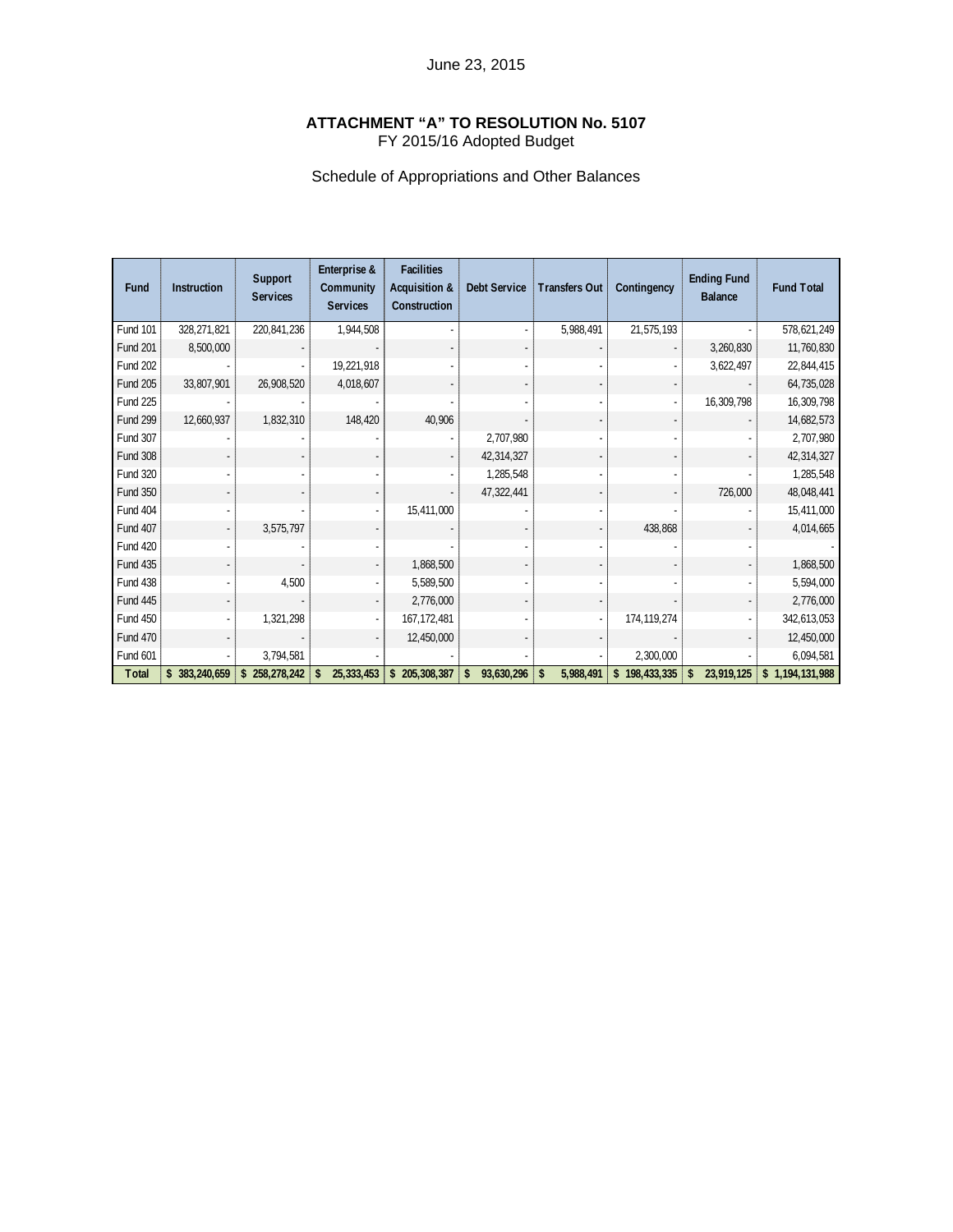### **RESOLUTION No. 5108**

Acknowledging the Closure of Leadership and Entrepreneurship Public Charter High School ("LEP") and Terminating the Contract between KOREducators and Portland Public Schools ("District")

### **RECITALS**

- A. On March 17, 2015, the governing board of KOREducators, the Oregon nonprofit organization that operates LEP Charter High School, voted to close LEP at the end of the 2014-15 school year due to severe financial instability.
- B. The District's contract with KOREducators for the operation of LEP ends on June 30, 2017.

## **RESOLUTION**

- 1. LEP has been a valued part of the District's portfolio of options for students and families. The Board commends LEP's contributions to education and services to students.
- 2. The Board accepts LEP's announcement of closure, and terminates the contract with KOREducators effective June 30, 2015.

*K. Miles*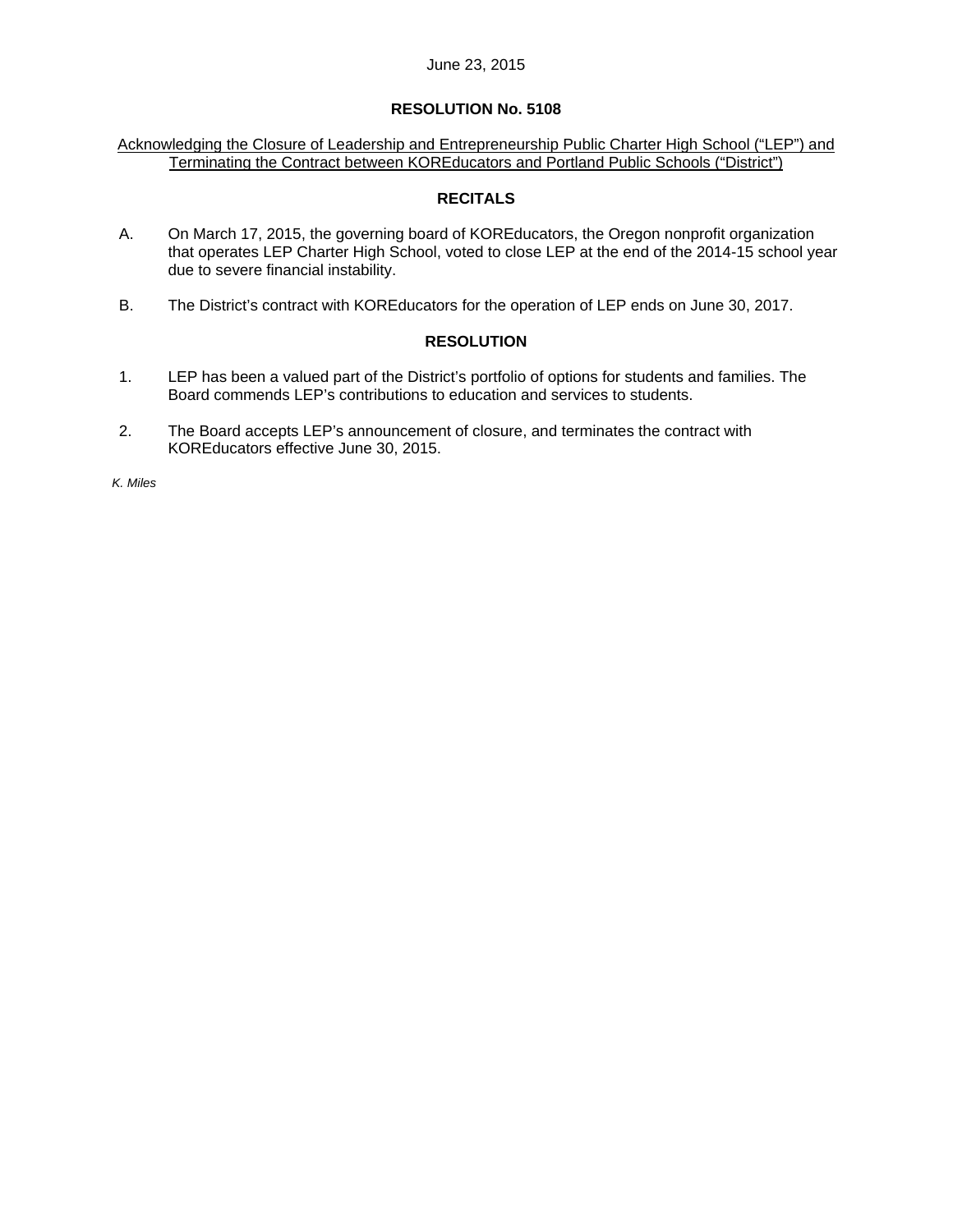### **RESOLUTION No. 5109**

### Authorizing a Superintendent's Committee to Review and Approve Naming Portions of the Faubion PK-8 School Facility Areas Funded by Concordia University

### **RECITAL**

- A. Portland Public Schools (PPS) and Concordia University (Concordia) have a long-standing relationship which has mutually benefited students of each institution, with ongoing tutoring and mentoring at several schools and most specifically at Faubion PK-8 school.
- B. Concordia students, particularly through their Student Service Corps, have donated hours of assistance to Faubion students to improve their academic success, while allowing Concordia students to receive valuable hands-on teaching experience.
- C. Concordia students further provide assistance with the Schools Uniting Neighborhoods (SUN) program, support for school nurse services, volunteers for the SMART reading program, and support for arts and physical education.
- D. PPS and Concordia have jointly used each other's facilities to expand and enrich the program offerings of each institution including PPS' play fields as well as Concordia's new library and sports complex.
- E. There are significant needs within the Cully-Concordia neighborhoods which a replaced Faubion PreK-8 school could help address including a health clinic, early learner center, family resource center, and other wrap-around services.
- F. Concordia and PPS entered into a Predevelopment Agreement in September 2013 establishing the framework for Master Planning of the project.
- G. PPS, Concordia, and the Faubion-Concordia community jointly, collaboratively and cooperatively developed a master plan to realize the maximum potential synergy between and amongst the two organizations and the community.
- H. The Board of Education approved the preferred Master Plan dated March 17th, 2014, and directed staff to proceed with Schematic Design, Land Use Planning, and the drafting of a Development and Disposition Agreement between Portland Public Schools and Concordia University for the entire project.
- I. The Disposition and Development Agreement between PPS and Concordia University was executed on April 14, 2015, which guaranteed the full capital contribution of \$15,510,000 and adjacent land of approximately 13,700 square feet from Concordia University to PPS for the codevelopment of the facility. Concordia's contribution to the project will fund the Early Learning Center, expanded family resource center, the health and wellness clinic, community food club, three STEAM lab classrooms, and other enhanced portions of the facility, in addition to their College of Education.
- J. Schematic Design and Design Development documents have been completed and Construction Documents are in process. The Board of Education has approved a two-step qualifications-based procurement strategy for the general contractor for construction.
- K. Demolition of the existing building is anticipated for November 2015 with construction of the new building commencing in February 2016.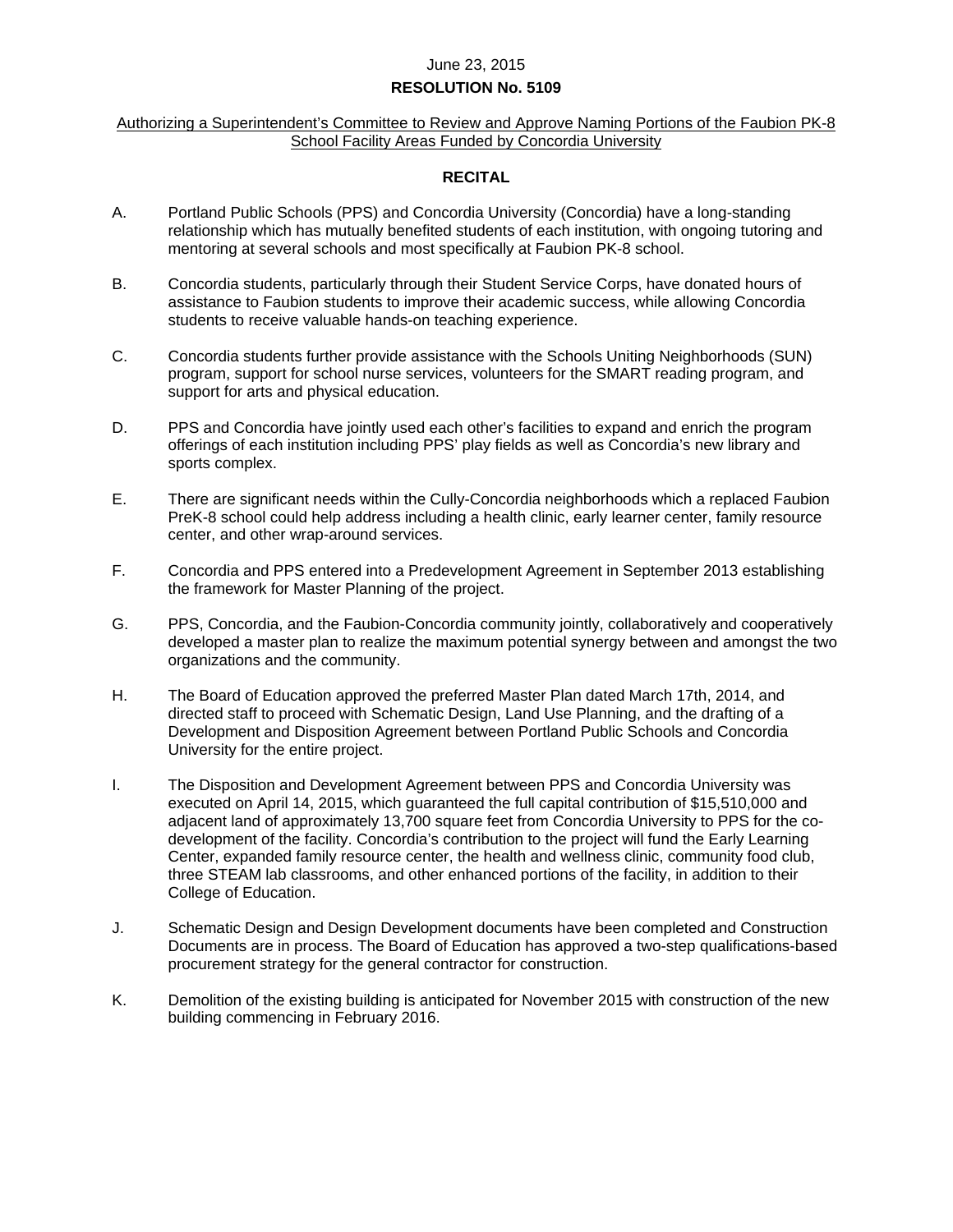## **RESOLUTION**

- 1. The Board of Education commends Concordia University for their profound commitment to District students and educational outcomes in providing capital, property, and program support, within the framework of the 3 to PhD™ initiative, to rebuild Faubion PK-8 School in conjunction with their School of Education and help the district create a viable community asset for education and innovation.
- 2. The Board of Education recognizes the significant financial contribution that Concordia University is providing in the development of this project and understands the tremendous effort involved in raising the full commitment of \$15.51M which includes significant gifts from members of the community.
- 3. The Board of Education directs the Superintendent to convene a review committee pursuant to Administrative Directive 2.20.011, Section III, Paragraphs (1 through 3) to consider proposed names of portions of the new facility being funded by Concordia University. This committee will have final approval of such proposed names for portions of the building only.
- 4. The Board of Education recognizes that the entire school facility itself may be named only in accordance with Board Policy 2.20.010-P which includes community engagement and final approval by the Board of Education.

*C. Sylvester/J. Owens*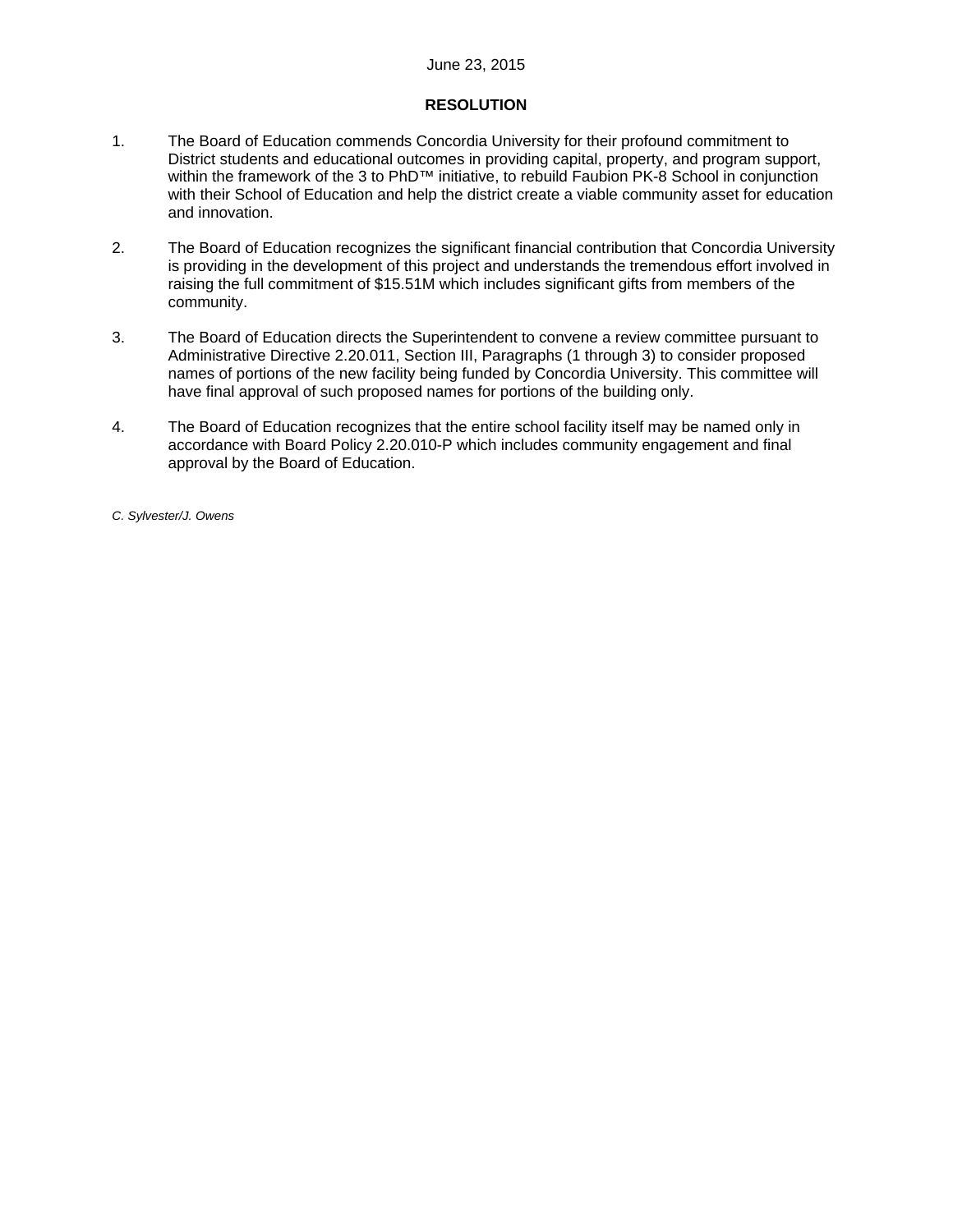### **RESOLUTION No. 5110**

### Appointing Sara King to the Board of Directors for the New Columbia Youth Center Condominium Association (Rosa Parks School)

#### **RECITALS**

- A. Portland Public Schools ("PPS") entered into a lease/option to purchase agreement pursuant to Board of Education Resolution No. 3566, October 10, 2005, which provided for construction of Rosa Parks School utilizing New Market Tax Credits and other resources.
- B. As part of the New Markets Tax Credits financial structure, the school was owned by the New Columbia Community Campus Corporation (N4C).
- C. N4C sold the school to the New Columbia Youth Center Condominium (Condominium), to be jointly owned by PPS and the Boys & Girls Club (B&G Club) pursuant to Board of Education Resolution No. 4657, October 15, 2012.
- D. The Condominium Declaration and Plat details three units: Unit One is the B&G Club, Unit Two is the Ancillary School Unit and Unit Three is the School Unit. PPS owns both Units Two and Three.
- E. The financial management and operation of the Condominium is controlled by the New Columbia Youth Center Condominium Association (Association) and managed by a Board of Directors, which allows one director per Unit.
- F. PPS became a member of the Association and appointed David Wynde, Deputy Chief Financial Officer and Bob Alexander, Director of Planning and Asset Management to serve on the Board of Directors of the Association and granted them authority to take action in such capacity as they deem prudent to accomplish the goals of PPS.
- G. On June 30, 2014, Mr. Alexander retired and Sara King replaced him as Director of Planning and Asset Management.

### **RESOLUTION**

1. The Board of Education appoints Sara King to the Board of Directors of the New Columbia Youth Center Condominium Association to represent the interests of Portland Public Schools.

*T. Magliano*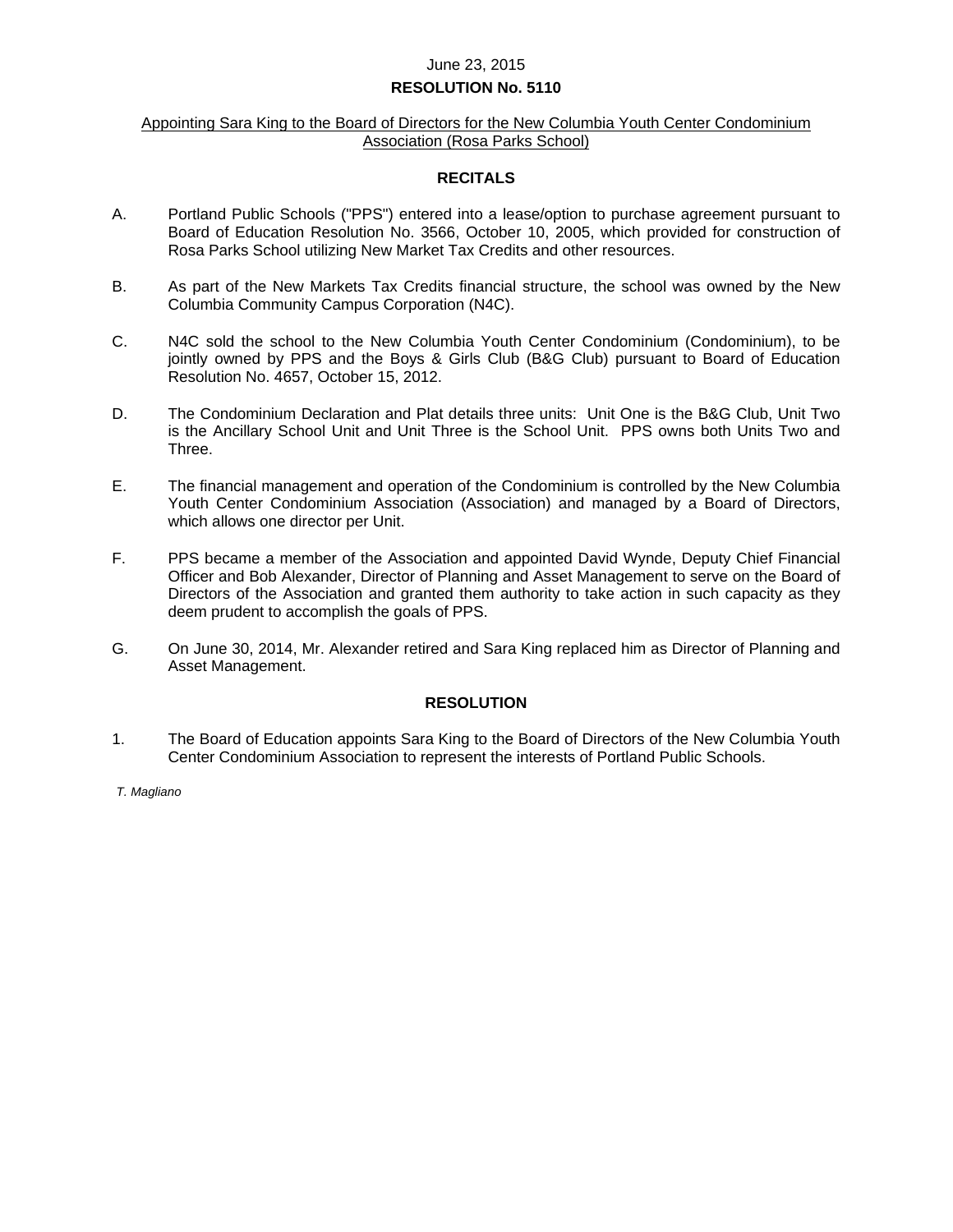## **RESOLUTION No. 5111**

### Tentative Calendar of Regular Board Meetings School Year 2015-2016

### **RESOLUTION**

 The Board of Education hereby adopts the below tentative calendar as its schedule of Regular Board Meetings for the upcoming 2015-2016 school year.

This calendar will be reviewed with the new Board of Education after July 1, 2015.

### **Portland Public Schools BOARD OF EDUCATION Schedule of Regular Meetings 2015-2016 School Year**

Board meetings are held at 501 North Dixon Street, Portland, Oregon, 97227, and begin at 6:00pm on Tuesdays unless otherwise noted.

| July 6, 2015<br>(Monday)    | January 5, 2016   |
|-----------------------------|-------------------|
| July 28, 2015               | January 12, 2016  |
| August 4, 2015              | January 26, 2016  |
| August 18, 2015             | February 2, 2016  |
| September 1, 2015           | February 9, 2016  |
| September 8, 2015           | February 23, 2016 |
| September 22, 2015          | March 8, 2016     |
| October 5, 2015<br>(Monday) | March 15, 2016    |
| October 20, 2015            | March 29, 2016    |
| October 27, 2015            | April 5, 2016     |
| November 3, 2015            | April 12, 2016    |
| November 10, 2015           | April 19, 2016    |
| November 17, 2015           | May 3, 2016       |
| December 1, 2015            | May 10, 2016      |
| December 15, 2015           | May 24, 2016      |
| December 29, 2015           | June 7, 2016      |
|                             | June 21, 2016     |
|                             | June 28, 2016     |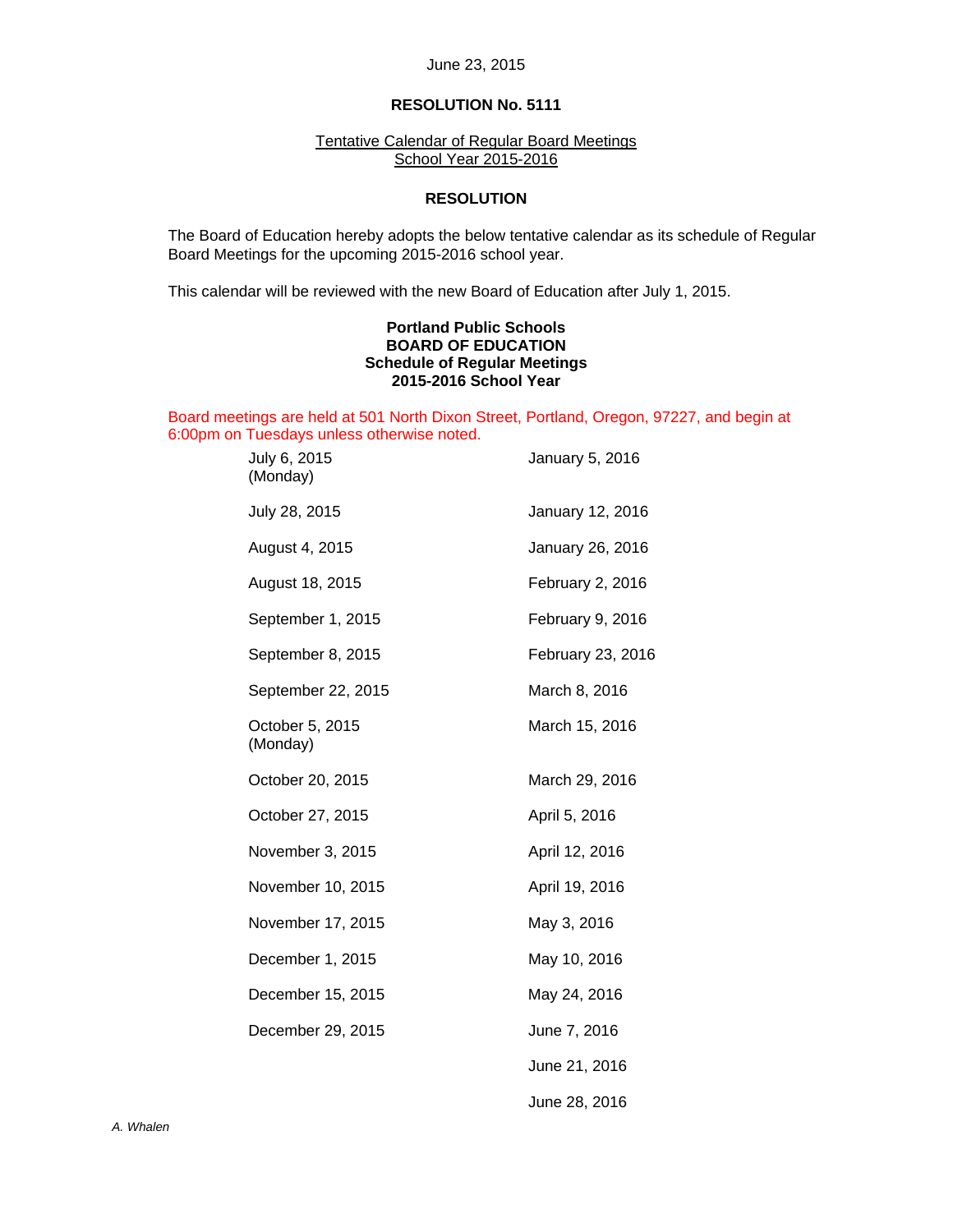## **RESOLUTION No. 5112**

## **Service Payments**

The Board of Education approves the following service payments:

| <b>Description</b> | <b>Period</b> | Amount      |
|--------------------|---------------|-------------|
| Annual Dues        | 2015-2016     | \$37,054.00 |
| Annual Dues        | 2015-2016     | \$18,940.00 |
|                    |               |             |

*A. Whalen* 

## **RESOLUTION No. 5113**

## Approval of Head Start Recommendations and Reports Process

## **RECITALS**

- A. Federal requirements call for the Governing Board of a Head Start Program to approve recommendations and reports for the Program.
- B. The Board of Directors for Portland Public Schools serves as the Governing Board for the PPS Head Start Program.
- C. Head Start offered a briefing for Board Members on their recommendations and reports on April 20, 2015.

## **RESOLUTION**

The Board of Directors for Portland Public Schools, School District No. 1J, Multnomah County, Oregon, approves the following Head Start recommendations and reports:

- Program Operational Manual
- Program Planning and Systems Document
- 2015-16 Budget Planning Recommendations
- Community Needs Assessment, May 2015
- Selection Criteria 2015-16
- PPS Head Start Program Options 2015-16
- Program Information Report
- 5-Year Program Goals, 2015-16
- Self-Assessment Program Recommendations 2015-16

*H. Adair*